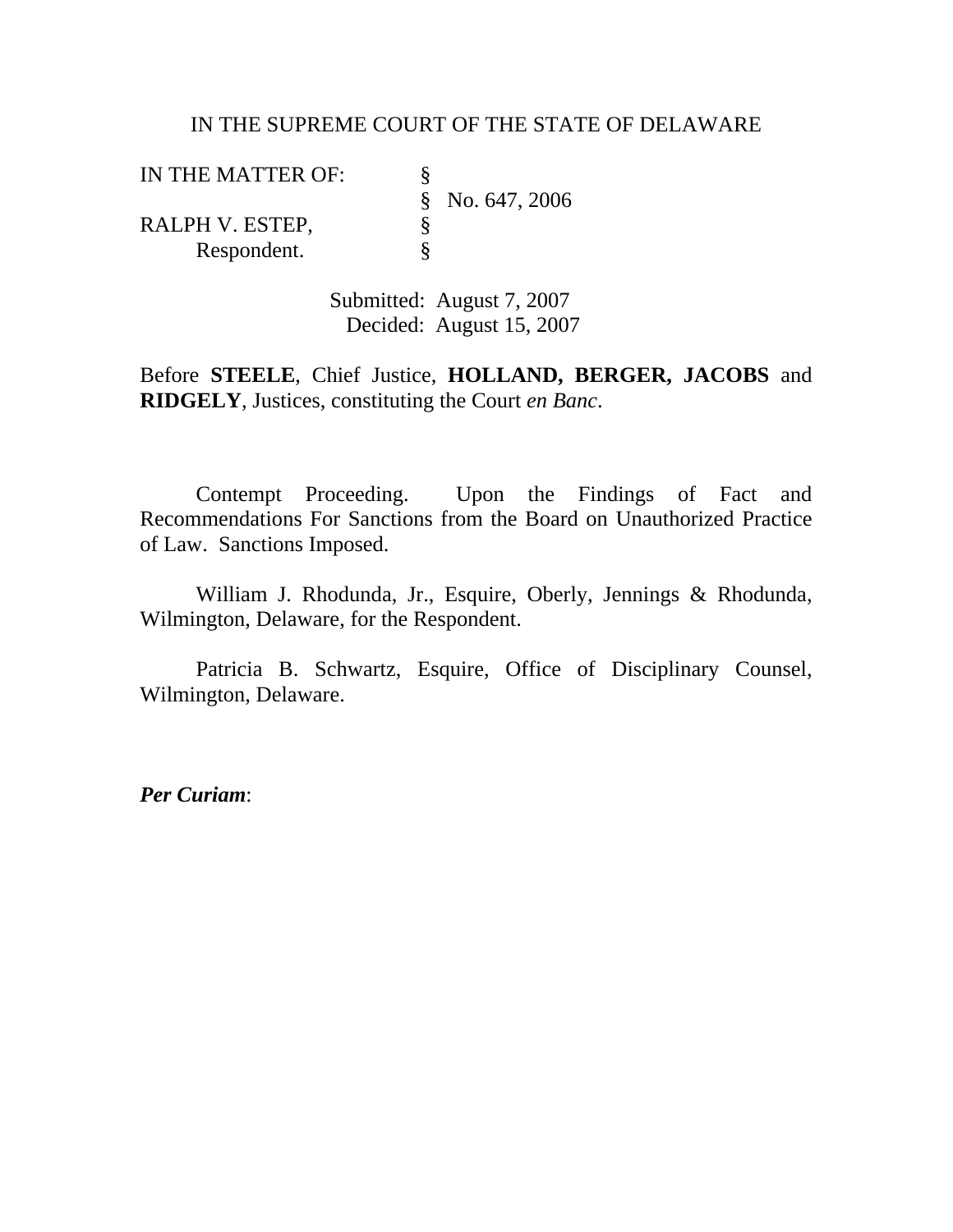The Respondent, Ralph V. Estep, is a public accountant with an office in Wilmington, Delaware. The Respondent is not authorized to practice law in Delaware or any other jurisdiction. On October 30, 2006, this Court issued an order directing that the Respondent cease and desist the unauthorized practice of law ("Cease and Desist Order").

 On December 11, 2006, the Office of Disciplinary Counsel ("ODC") filed a Petition for a Rule to Show Cause in this Court, alleging that the Respondent was in violation of the Cease and Desist Order.<sup>1</sup> On February 21, 2007, we referred this matter to the Board on the Unauthorized Practice of Law ("Board") to make findings of fact and recommendations concerning the contemptuous conduct alleged in ODC's petition.<sup>2</sup> On April 10, 2007, the Board conducted an evidentiary hearing during which it heard testimony from various witnesses and accepted documentary evidence.

 On May 25, 2007, the Board filed its Findings of Fact and Recommendations for Sanctions. The Board found in the Respondent's favor on Counts I and XI of the Amended Petition. Regarding the remaining nine counts in the Amended Petition, the Board found that the Respondent's

-

<sup>&</sup>lt;sup>1</sup> Prior to filing, ODC's Petition was approved by the Board's Chairman as required by the Board on the Unauthorized Practice of Law ("Board Rules"). *See* Bd. R. 19.

<sup>&</sup>lt;sup>2</sup> *Id.* We also permitted ODC to amend its original petition. On February 28, 2007, ODC filed an Amended Petition for Rule to Show Cause ("Amended Petition"). The Respondent answered the Amended Petition on March 9, 2007.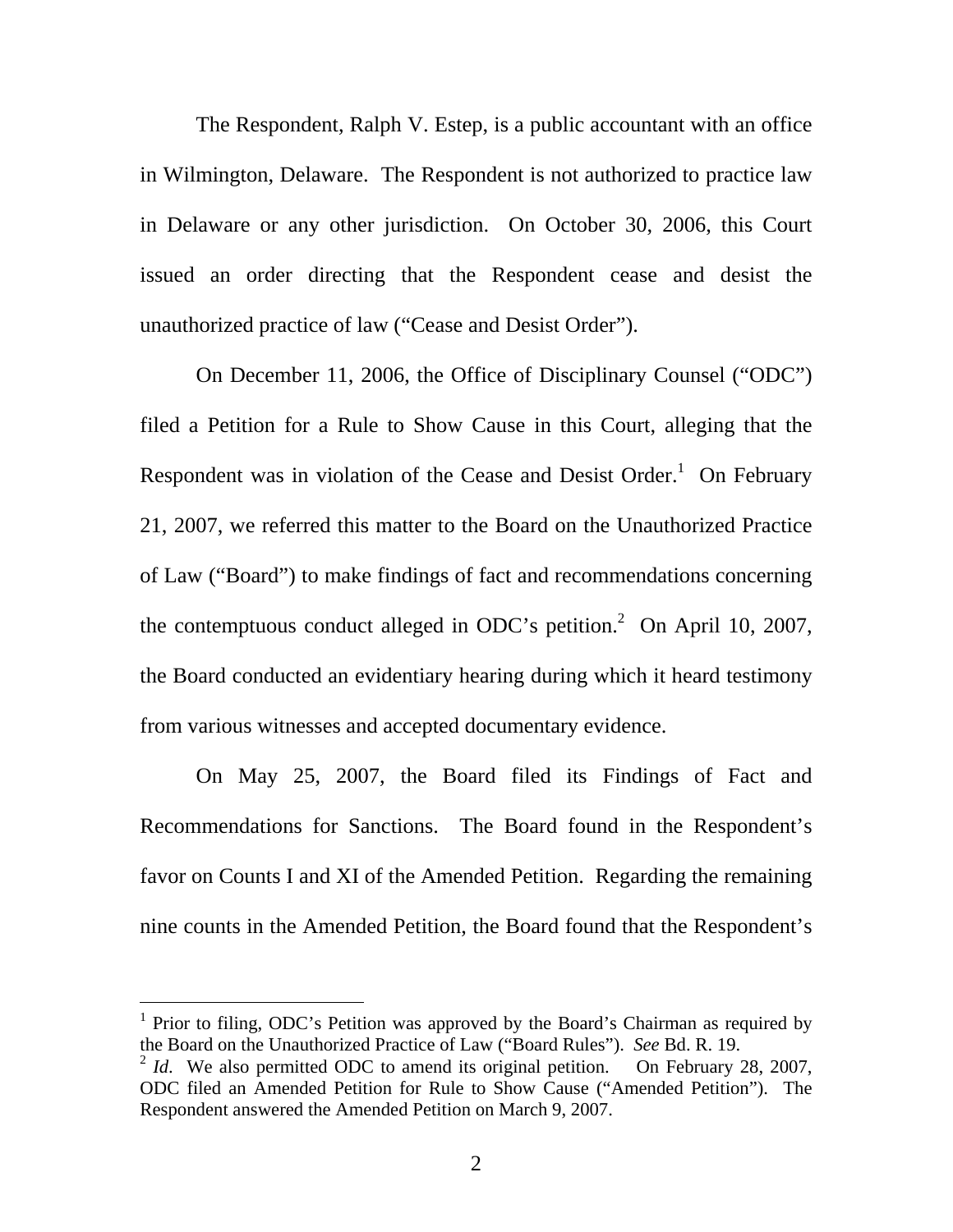conduct was contemptuous and a "blatant attempt" to avoid this Court's Cease and Desist Order. The Board recommends that the Respondent disgorge all fees associated with his contemptuous activities.

 Both the Respondent and ODC have filed objections to the Board's factual findings and recommendations. This Court has concluded that all of the objections to the Board's factual findings are without merit. This Court has carefully considered the Board's non-binding recommendations on the issue of sanctions. We have concluded that the appropriate sanctions are disgorgement of fees earned by the Respondent after the entry of the Cease and Desist Order and a \$2000 fine for each of the nine counts of the Amended Petition found to have constituted a contempt of the Cease and Desist Order.

## *CEASE AND DESIST ORDER RESPONDENT'S VOLUNTARY COMPLIANCE*

 On January 25, 2006, the ODC filed a petition with the Board alleging that the Respondent was engaged in the unauthorized practice of law. Specifically, ODC alleged the Respondent was: (1) acting in a representative capacity in a Delaware legal tribunal or governmental agency; (b) giving legal advice on matters relating to Delaware law; (c) drafting legal documents; and (d) holding himself out as authorized to practice law in Delaware. Board Rule 14 provides that "any time after a matter is initially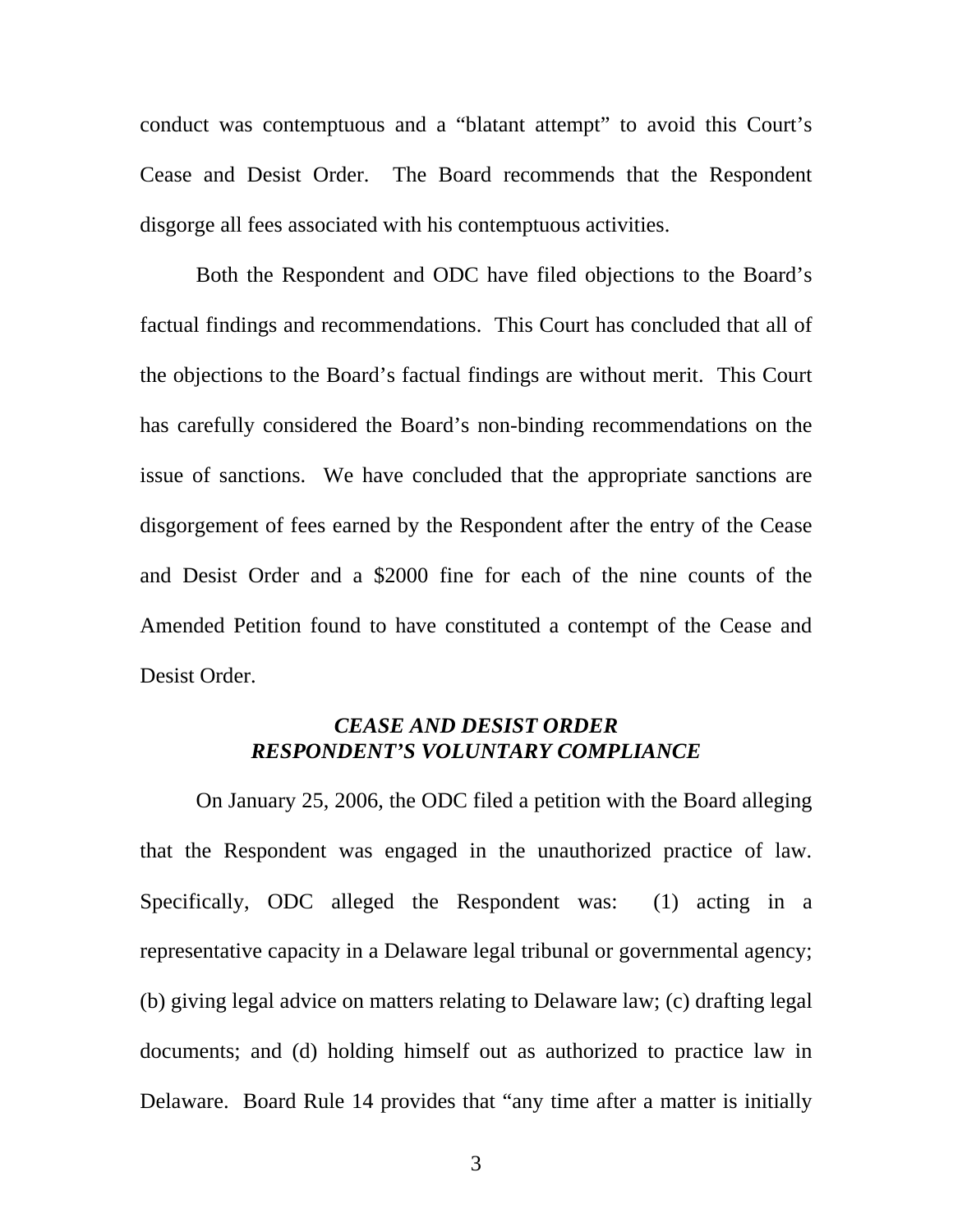docketed by the Office of Disciplinary Counsel, the respondent may voluntarily offer an assurance that the respondent shall not engage in the unauthorized practice of law in the State of Delaware."<sup>3</sup> On June 6, 2006, ODC and the Respondent appeared before the Board and jointly submitted a written settlement agreement captioned "Admitted Facts and Admissions of Conduct Constituting the Unauthorized Practice of Law" ("Admissions").

In the Admissions, the Respondent agreed that the "drafting of wills and trusts by a non-lawyer who is not authorized to practice law by the Delaware Supreme Court constitutes the unauthorized practice of law . . ." The Respondent further agreed that "acting in a representative capacity in the Register of Wills, giving legal advice on matters relating to Delaware estate law, and drafting legal documents for use in the Register of Wills by a non-lawyer each constitutes the unauthorized practice of law . . ." The Respondent agreed that he would "not draft wills and trusts, act in a representative capacity in the Register of Wills, give legal advice on matters relating to Delaware estate law, or draft legal documents for use in the Register of Wills and he would not advertise legal services related to 'wills,' 'trusts,' 'estate,' 'probate,' 'estate administration,' and 'estate and probate

 $\frac{1}{3}$  Bd. R. 14.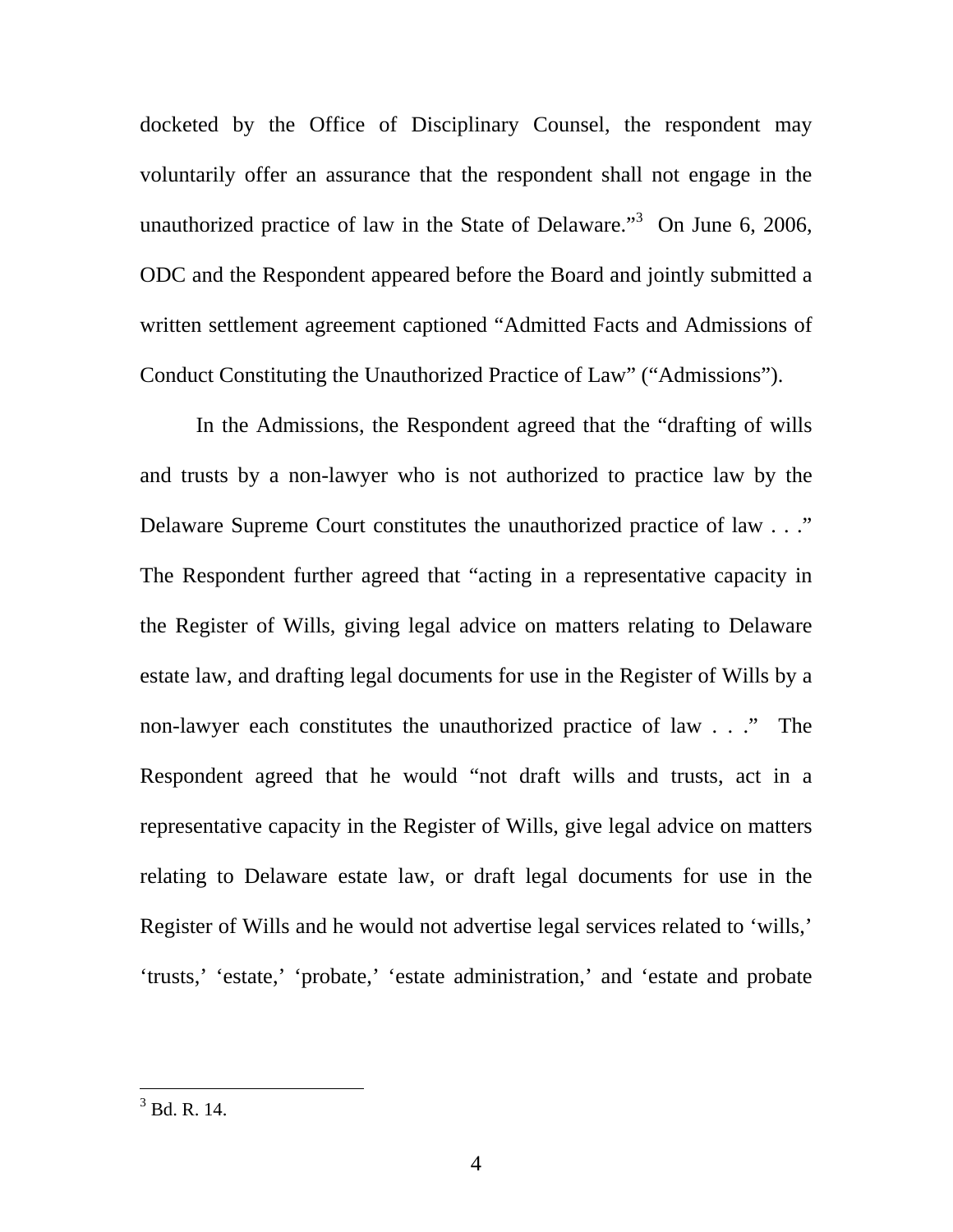services' as services provided by his firm in any manner including print ads, yellow pages, billboards, on his letterhead, or elsewhere."

 On July 31, 2006, the Board submitted its acceptance of the Respondent's Admissions, voluntary assurances and also submitted a proposed consent decree to this Court. We approved the Respondent's voluntary compliance agreement and entered the Cease and Desist Order as a consent degree. Following the entry of this Court's Cease and Desist Order, the Court of Chancery appointed Peter S. Gordon, Esquire, as receiver of the Respondent's unauthorized law practice.<sup>4</sup>

#### *EXCLUSIVE AUTHORITY AND JURISDICTION*

 This Court has exclusive authority and jurisdiction over matters involving the legal profession and the practice of law in the State of Delaware.<sup>5</sup> Pursuant to that authority, this Court established the Board on the Unauthorized Practice of Law.<sup>6</sup> This Court designated the ODC to

 $\overline{a}$ 

<sup>&</sup>lt;sup>4</sup> At that time, Mr. Gordon seized 283 files from the Respondent. In response, the Respondent drafted and mailed a letter to his clients dated November 13, 2006. The letter explained the Respondent's view of the actions and urged his clients to obtain their files.

<sup>5</sup> *Delaware Optometric Corporation v. Sherwood*, 128 A.2d 812 (Del. 1957); *In re A Member of the Bar*, 257 A.2d 382 (Del. 1969); Del. Const. art. IV, § 1. *See* Supr. Ct. R. 86(c)(6).

 $<sup>6</sup>$  Supr. Ct. R. 86.</sup>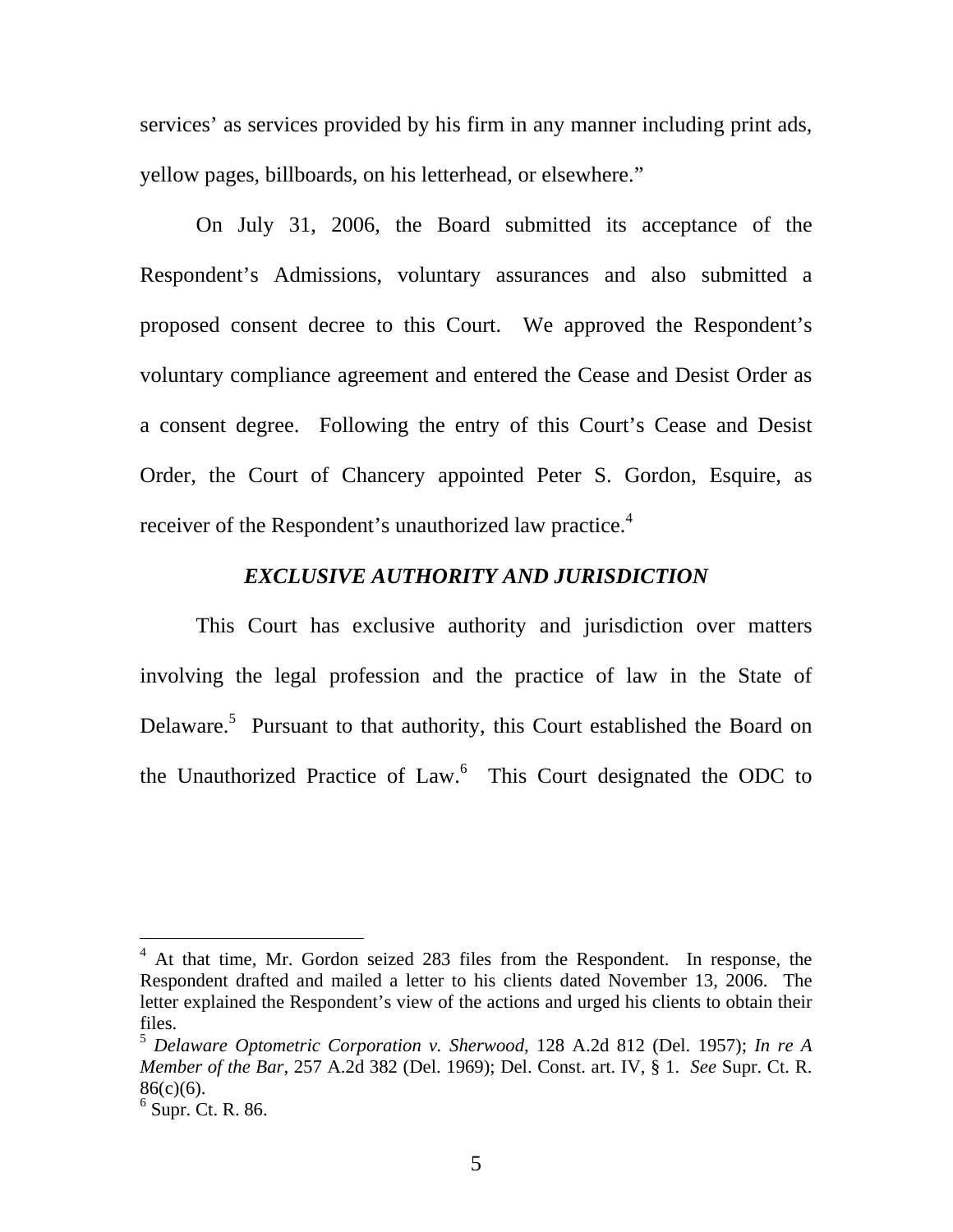evaluate, investigate and prosecute all matters relating to the unauthorized practice of law.<sup>7</sup>

#### *ENFORCEMENT PROCEEDINGS*

 The Rules of the Board delineate the structure and procedures for a comprehensive regulatory system intended to protect the public from occurrences of the unauthorized practice of law in the State of Delaware. Board Rule 14 provides that this Court's entry of an order approving the Respondent's voluntary assurance agreement shall be enforceable through contempt proceedings. Board Rule 19 authorizes the ODC to investigate any alleged violations of this Court's orders and to petition this Court for a rule to show cause why the Respondent should not be held in contempt. In accordance with Board Rule 19, we directed the Board to conduct an evidentiary hearing with respect to the Amended Petition filed by ODC and to submit a report with its factual findings and recommendations.

#### *UNAUTHORIZED LAW PRACTICE*

 The unauthorized practice of law is prohibited so that members of the public will receive legal representation only from a person who has demonstrated his or her competence to practice law by passing the bar

 7 Supr. Ct. R. 86. *See also* Board Rules 4, 5 6 and 19. *See also* Supr. Ct. R. 64.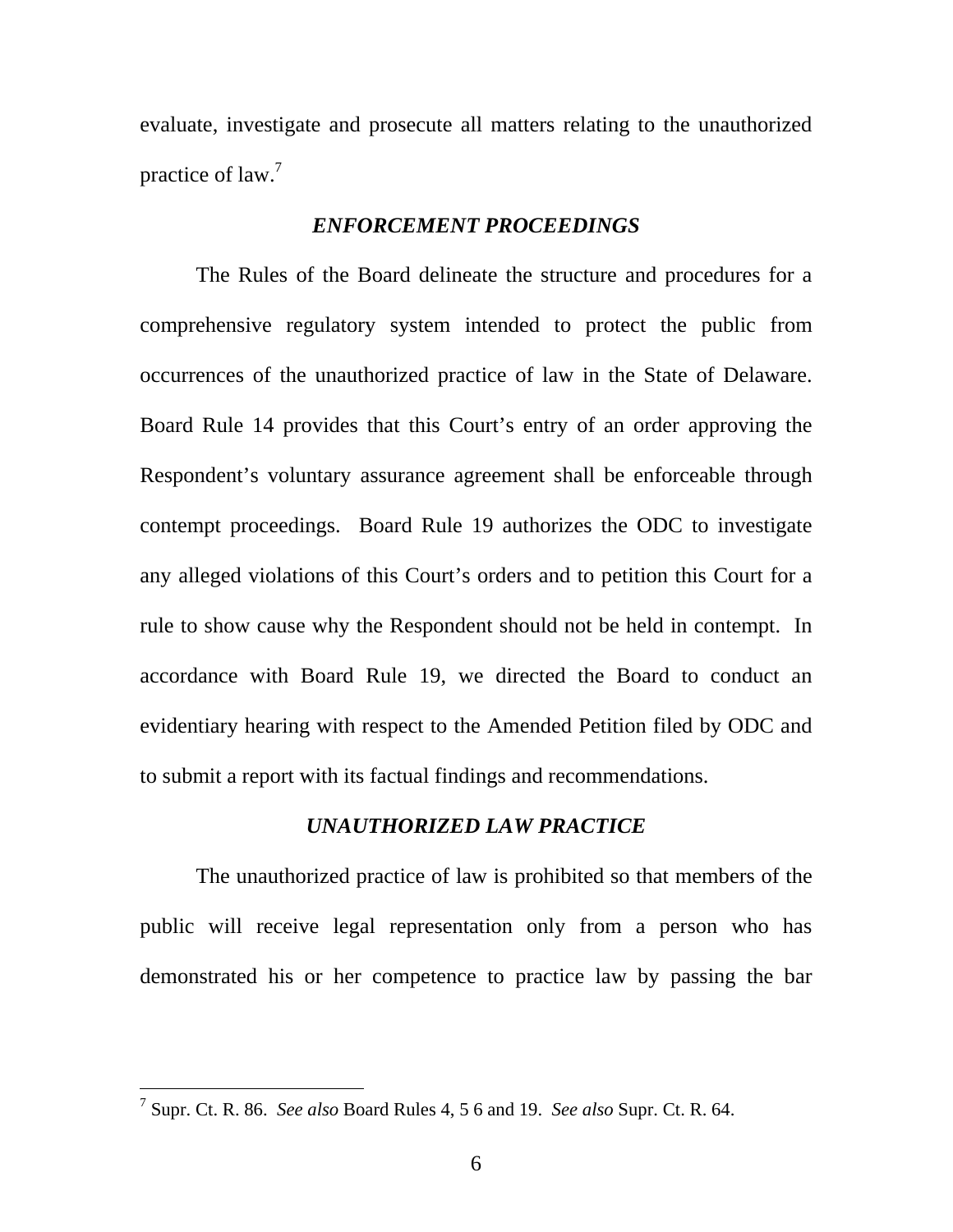examination, $\delta$  as well as the character and fitness examination, $\delta$  and who is subject to the Delaware Lawyers' Rules of Professional Responsibility. As this Court explained fifty years ago:

 The profession thus established arose out of a public necessity for the exclusion from the practice of law of unqualified persons. The attorney thus became an officer of the court and an important adjunct to the administration of justice. The profession from the very start was affected with a public interest and was created for the protection of the public.

 Originally, anyone could practice law, but for the protection of the public it was found necessary to circumscribe that right. The advance of civilization and its material things has done nothing to change that fundamental fact. The existence of the legal profession is continued for the assistance of the public under limitations imposed by the court. Violations of those limitations are punished by the court through its process of citation for contempt.

 The admission of attorneys to practice, and the exclusion of unauthorized persons from practice lie within the province of this court. A violation of this court's exclusive right to license attorneys at law by presuming to practice law without such license is a contempt of its authority and punishable as such.<sup>10</sup>

The issue of what constitutes the unauthorized practice of law

frequently arises in this and other jurisdictions in the context of wills, trusts,

and estate planning.<sup>11</sup> In this case, it is unnecessary for this Court to

-

 $8$  Supr. Ct. R. 52(a)(7).

 $^{9}$  Supr. Ct. R. 52(a)(1).

<sup>10</sup> *Delaware Optometric Corporation v. Sherwood*, 128 A.2d 812 (Del. 1957). *See also Delaware State Bar Ass'n v. Alexander*, 386 A.2d 652 (Del. 1978).

<sup>11</sup> *See, e.g.*, *Dayton Bar Assn. v. Addison*, 837 N.E.2d 367 (Ohio, 2005); *State ex rel. Indiana State Bar Ass'n v. Northouse*, 848 N.E.2d 668 (Ind., 2006). *See also* Jay M.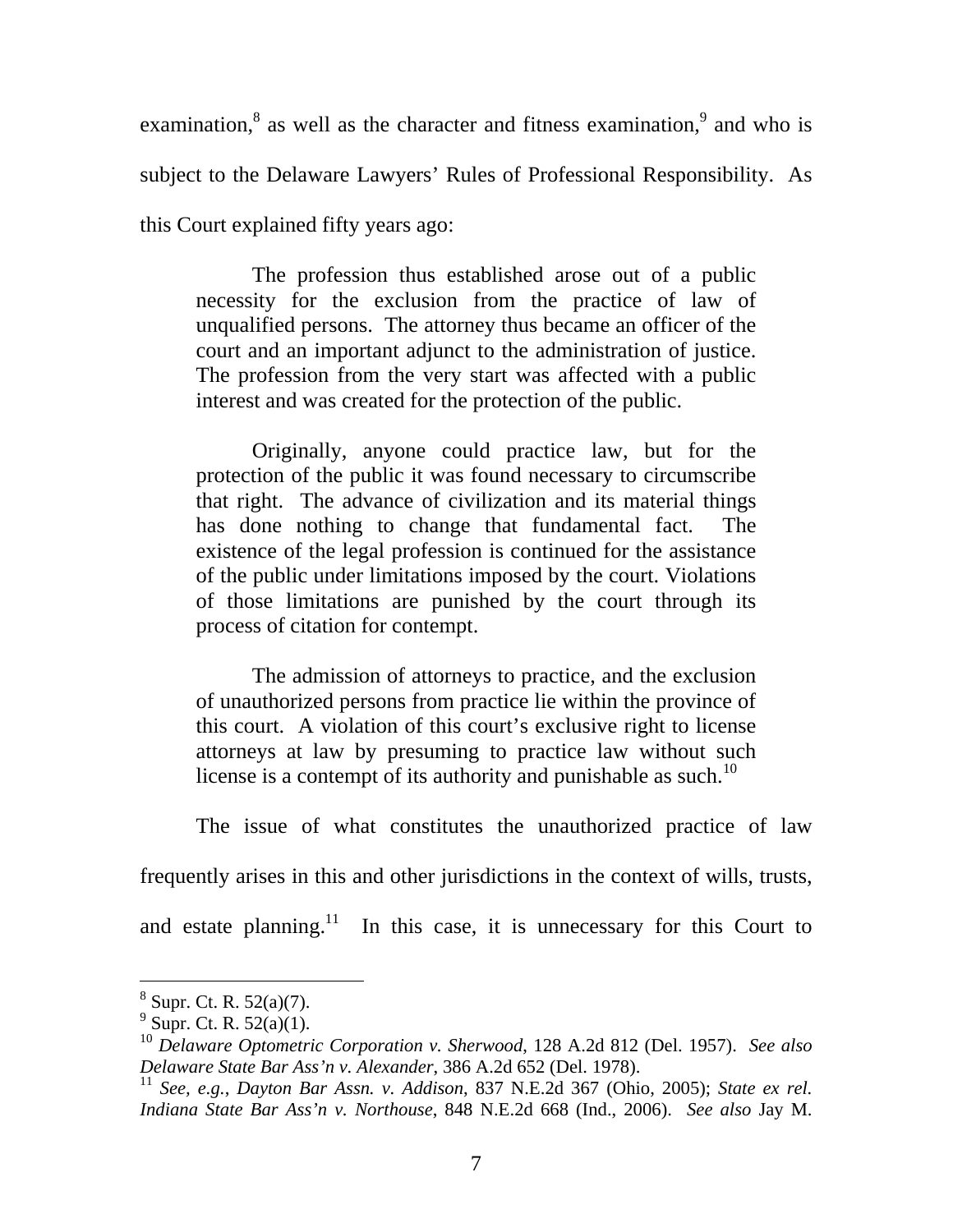promulgate a comprehensive definition of the practice of law in those subject areas.

 Our Cease and Desist Order was a consent decree entered as the result of a voluntary agreement between the Respondent and the ODC that was approved by the Board. In that agreement, the Respondent defined what conduct by him would constitute the unauthorized practice of law and represented to this Court that he would not engage in any of those defined prohibited activities. Accordingly, the issue is whether the Respondent engaged in the unauthorized practice of law as defined and agreed to by him in his Admissions and voluntary assurances to this Court that constituted the basis for the Cease and Desist Order.

# *BOARD'S FACTUAL FINDINGS***<sup>12</sup>**

The Board's findings of fact and recommendations are as follows:

## **(1) Count I of the Amended Petition - Giving Legal Advice/Impugning the Integrity and Validity of Court Orders**

 Count I of the Amended Petition avers that Respondent was in contempt of the Cease and Desist Order by giving legal advice to his clients in his letter of November 13, 2006. ODC further claims that this letter

 $\overline{a}$ 

Zitter, Annotation, Drafting of Will or Other Estate Planning Activities as Illegal or Unauthorized Practice of Law, 25 A.L.R.6th, 323 (2007).

 $12$  These factual findings are taken verbatim from the Board's report. Findings of Fact and Recommendations for Sanctions dated May 25, 2007.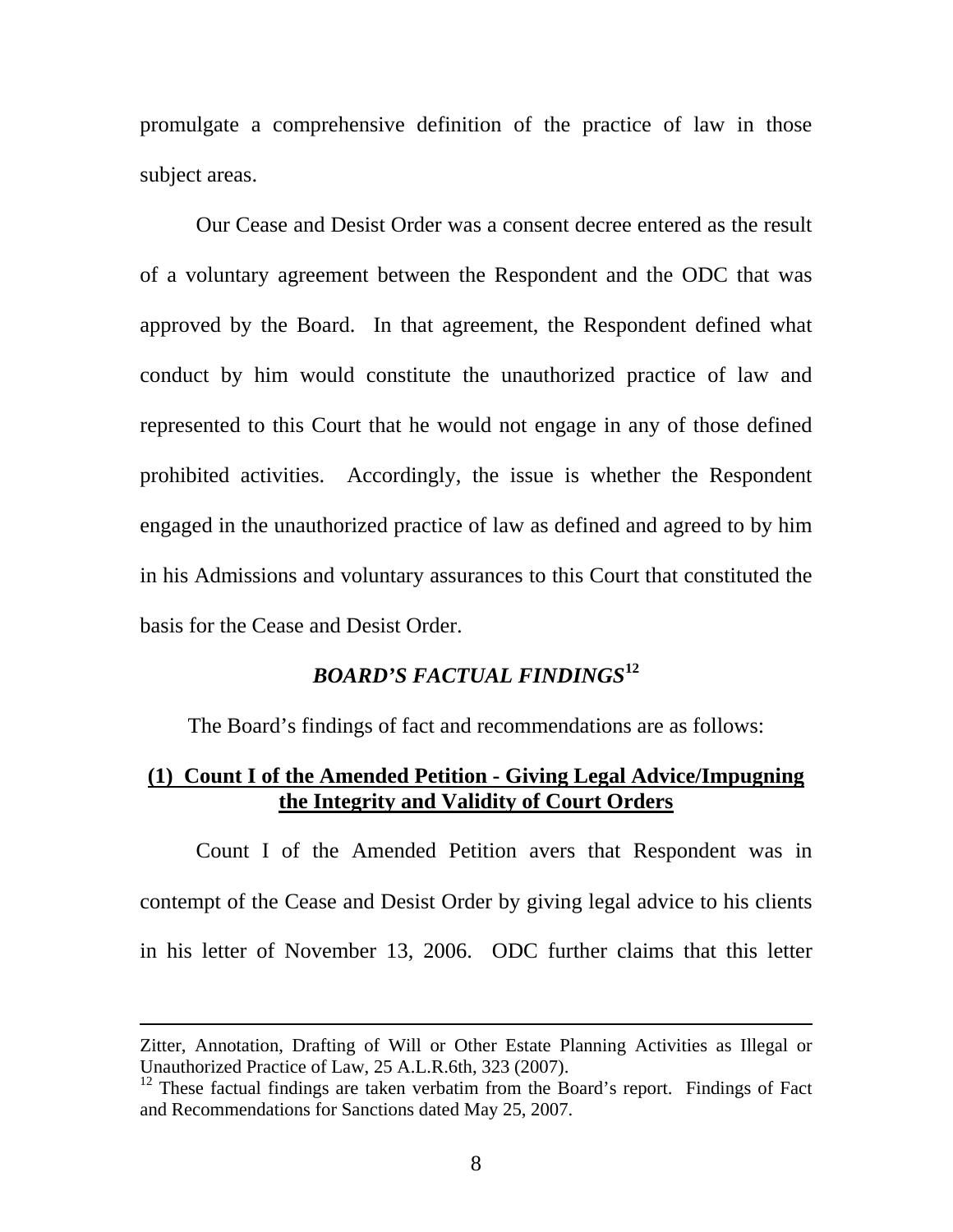impugned the integrity and validity of Orders issued by the Delaware Supreme Court and the New Castle County Court of Chancery.<sup>13</sup> Respondent denies that his letter contains legal advice or that it impugned the Supreme Court's integrity.

 It cannot be gainsaid that Respondent's letter was ill-advised, misleading and spiteful. Despite its offensive tone and distasteful wording, however, the Board did not find by clear and convincing evidence that Respondent's letter impugns the Supreme Court's integrity or the validity of the Cease and Desist Order.

 Although Respondent's letter includes several passages that one could construe as rendering legal advice, there was no testimony presented by ODC that any of Respondent's clients construed the letter as giving legal advice or that they relied on the letter for this purpose. Absent such testimony, the Board does not find clear and convincing evidence that Respondent rendered legal advice in his letter.

 For these reasons, the Board finds that ODC fails to meet its burden of proof with respect to Count I of the Amended Petition.

-

<sup>&</sup>lt;sup>13</sup> The Board makes no findings of fact relating to ODC's claim that Respondent's letter was contemptuous of the Chancery Court Order of November 9, 2006. This issue is beyond the powers conferred on the Board by Supreme Court Rule 86(c). This issue does not pertain to allegations of the unauthorized practice of law or the underlying Cease and Desist Order.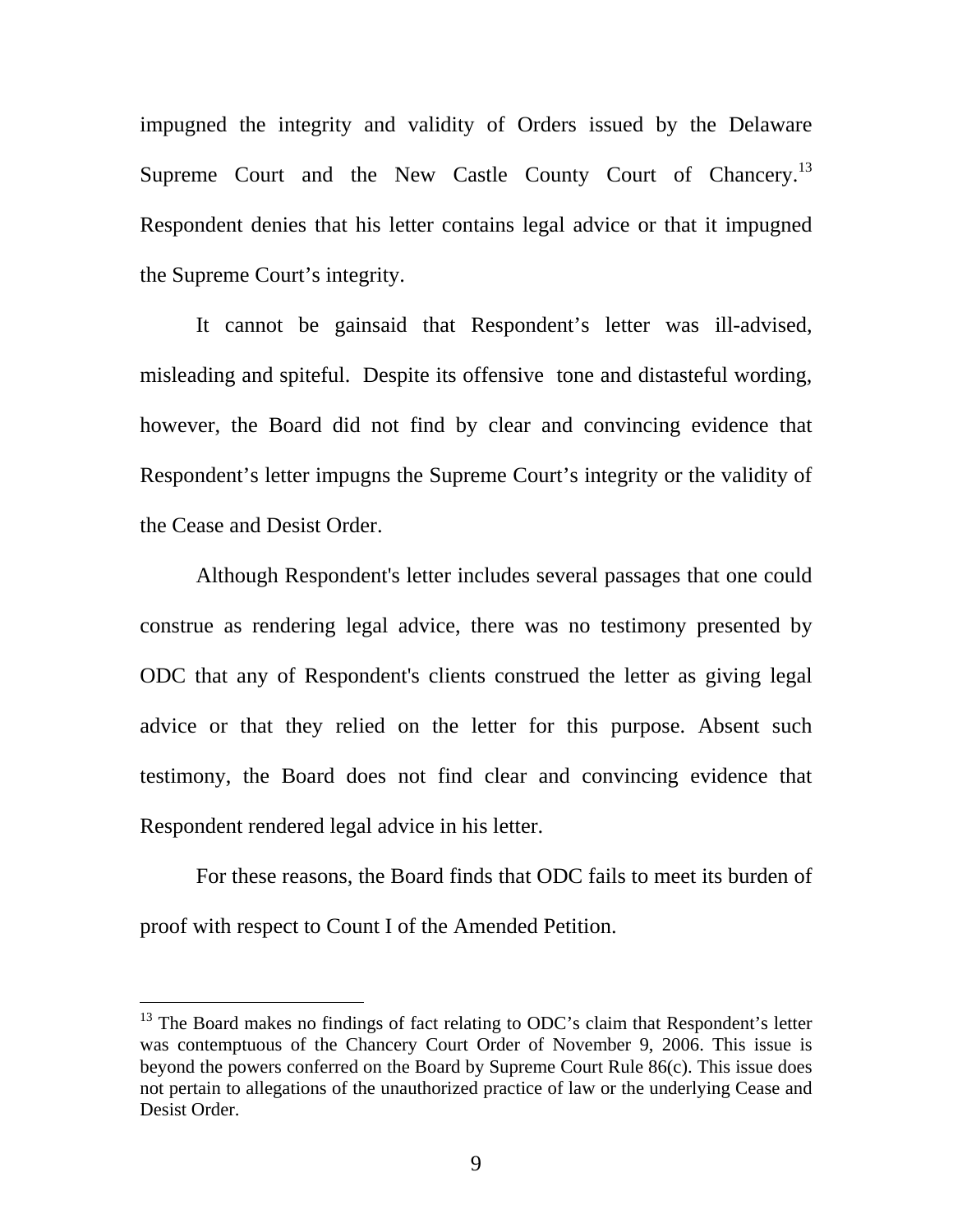# **(2) Counts II, III, IV and Count VI of the Amended Petition - Giving Legal Advice on Estate Law/ Drafting of Wills/Trusts/Powers of Attorney/Healthcare Directives/Deeds**

 Count II of the Amended Petition alleges that Respondent violated the Cease and Desist Order by rendering legal advice relating to Delaware estate law and drafting legal documents for use in the Register of Wills for Easter Burch ("Burch").

 Count III alleges that Respondent violated the Cease and Desist Order by rendering legal advice relating to Delaware estate law and drafting legal documents for use in the Register of Wills for Yolanda and William Welsh ("Welsh").

 Count IV alleges that Respondent violated the Cease and Desist Order by rendering legal advice relating to Delaware estate law and drafting legal documents for use in the Register of Wills for Bruce Abbott ("Abbott").

 Count VI alleges that Respondent violated the Cease and Desist Order by rendering legal advice relating to estate law and drafting legal documents for use in the Register of Wills for Vivienne Titus ("Titus").

 Respondent admits meeting with those named individuals to discuss estate planning but denies that he drafted any legal documents or that he rendered any legal advice.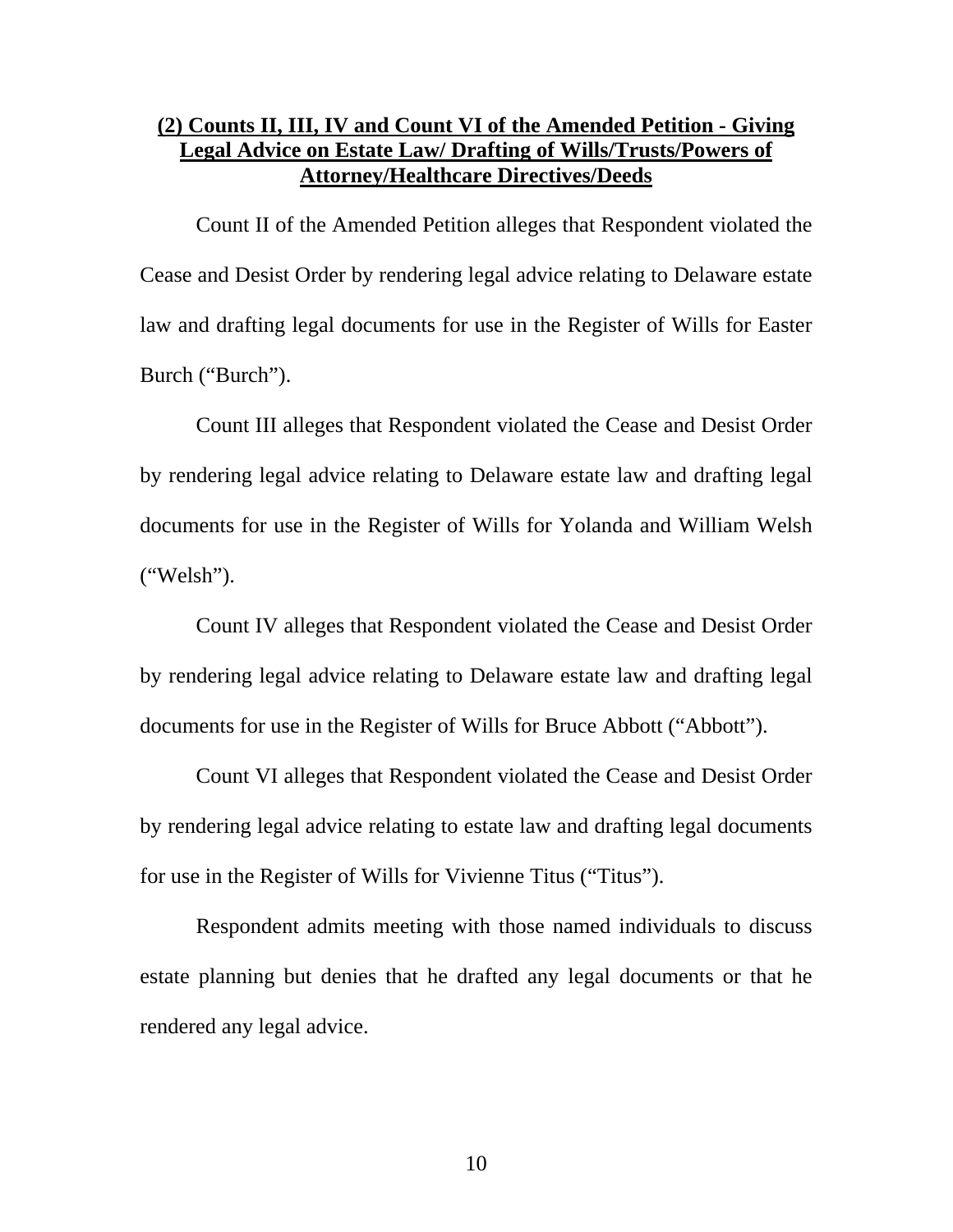As explained below, Respondent's routine business practice was essentially the same each time he met with clients to discuss estate planning. As such, unless otherwise noted, the Board's findings of fact are identical for Counts II, III, IV and VI of the Amended Petition.

 Respondent met with Burch and her granddaughter, Susan Cooper ("Cooper"), on November 3, 2006 to discuss estate planning. This consultation was typical of Respondent's meetings with other estate planning clients. For example, Cooper took Burch to Respondent to draft a will. Cooper, her grandmother, Respondent and a "tall young lady" from Respondent's office were the only people present during the initial meeting. No Delaware lawyer was present. After interviewing Burch and taking detailed notes during this meeting, Respondent provided his notes to Leonard Kingsley ("Kingsley") an attorney admitted in Pennsylvania and New Jersey. Kingsley, who is not admitted to practice law in Delaware, then drafted a power of attorney, will and irrevocable trust for Burch as directed by Respondent. Respondent employed largely the same procedure regarding his estate planning work for Welsh, Abbott and Titus.

 Kingsley maintains an office in West Chester, Pennsylvania. As part of his practice, he claimed to help Respondent with his legal problems, including counseling Respondent in terms of how to "limit the scope of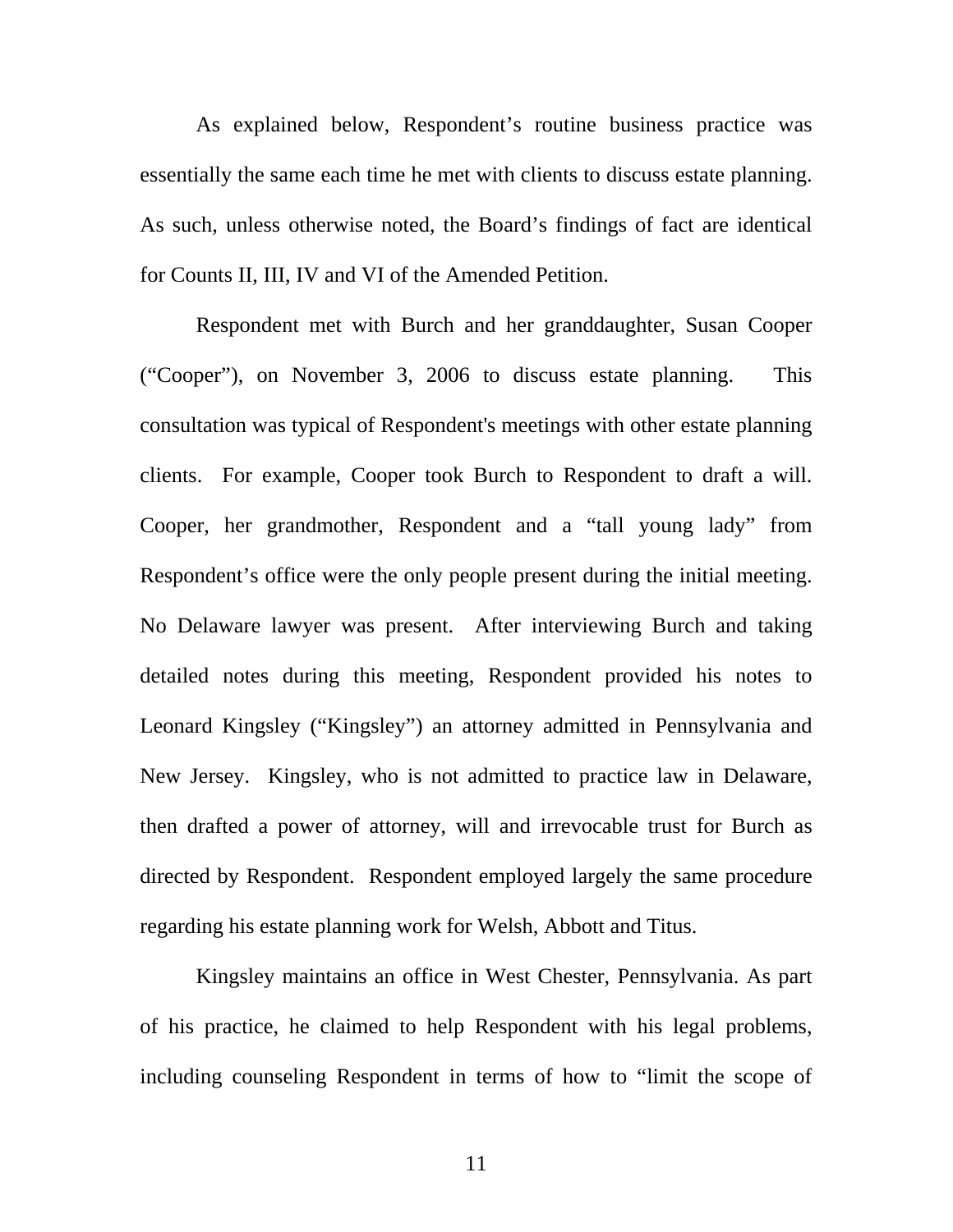inquiries from various branches of the Delaware government." Respondent pays Kingsley \$8,000.00 per month to draft legal documents based on the notes Respondent generates as a result of his initial meetings with clients. Respondent maintains a master file of form documents for wills, trusts, healthcare directive and powers of attorney and Kingsley routinely used these forms to draft the legal documents as directed by Respondent. When Kingsley drafted the documents, he did so either at his home in Wilmington, Delaware or at his West Chester, Pennsylvania office.

 The Board notes with interest that prior to November of 2006, Kingsley was actually an employee of Respondent's accounting firm, but ostensibly terminated his employment for fear of prosecution by ODC. When Kingsley was Respondent's employee, he performed these same services for Respondent.

 In addition to drafting estate planning documents, Kingsley also drafted deeds transferring real estate for Respondent's clients. Kingsley always received instructions from Respondent as to what documents to draft. After Kingsley prepared the legal documents, he returned them electronically to Respondent's office. With only two exceptions, Kingsley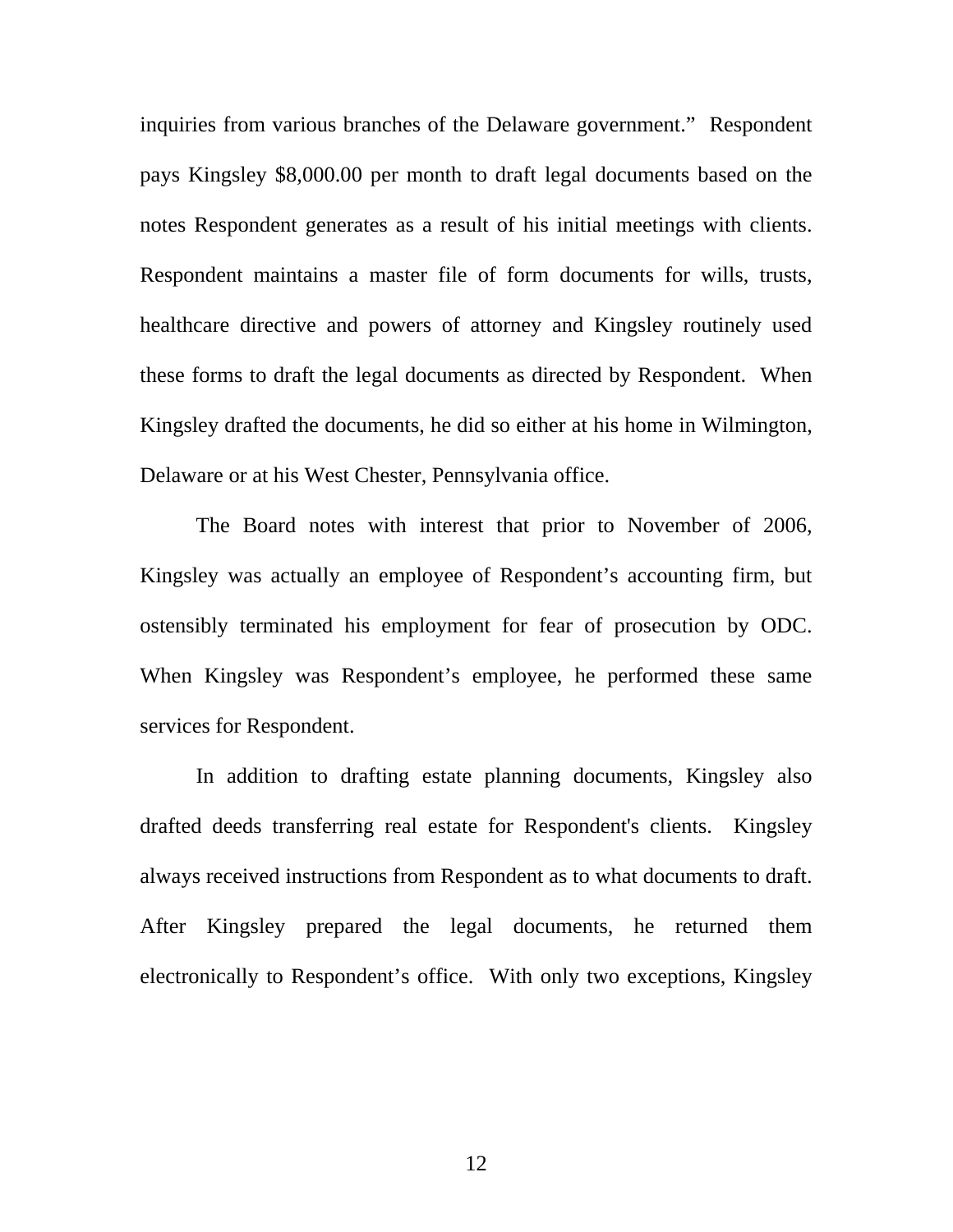never met with Respondent's clients.<sup>14</sup> The documents were then forwarded to Thomas McCracken, Esquire ("McCracken"), a member of the Delaware Bar. Kingsley never met with McCracken to discuss the documents.

 Respondent and McCracken had a business agreement that was memorialized in a Memorandum of Understanding. Respondent testified that McCracken would draft documents, meet with clients and answer questions about the documents. But, Respondent's testimony on this point was directly contradicted by Kingsley and McCracken, both of whom testified that Kingsley, not McCracken, drafted the legal documents based on Respondent's instructions. The Board specifically found that Kingsley did the drafting, not McCracken.

 McCracken received the draft legal documents electronically from Respondent but, unlike Kingsley, he did not receive Respondent's personal notes. McCracken played no role in determining what estate planning documents were prepared for Respondent's clients. Indeed, it is uncontroverted that none of Respondent's clients ever met McCracken before executing their legal documents. Their first introduction to their own lawyer was only moments before these documents were signed.

 $\overline{a}$ 

 $14$  Kingsley met with Titus once to answer a tax question. Kingsley was also present once during a meeting between Welsh and Respondent.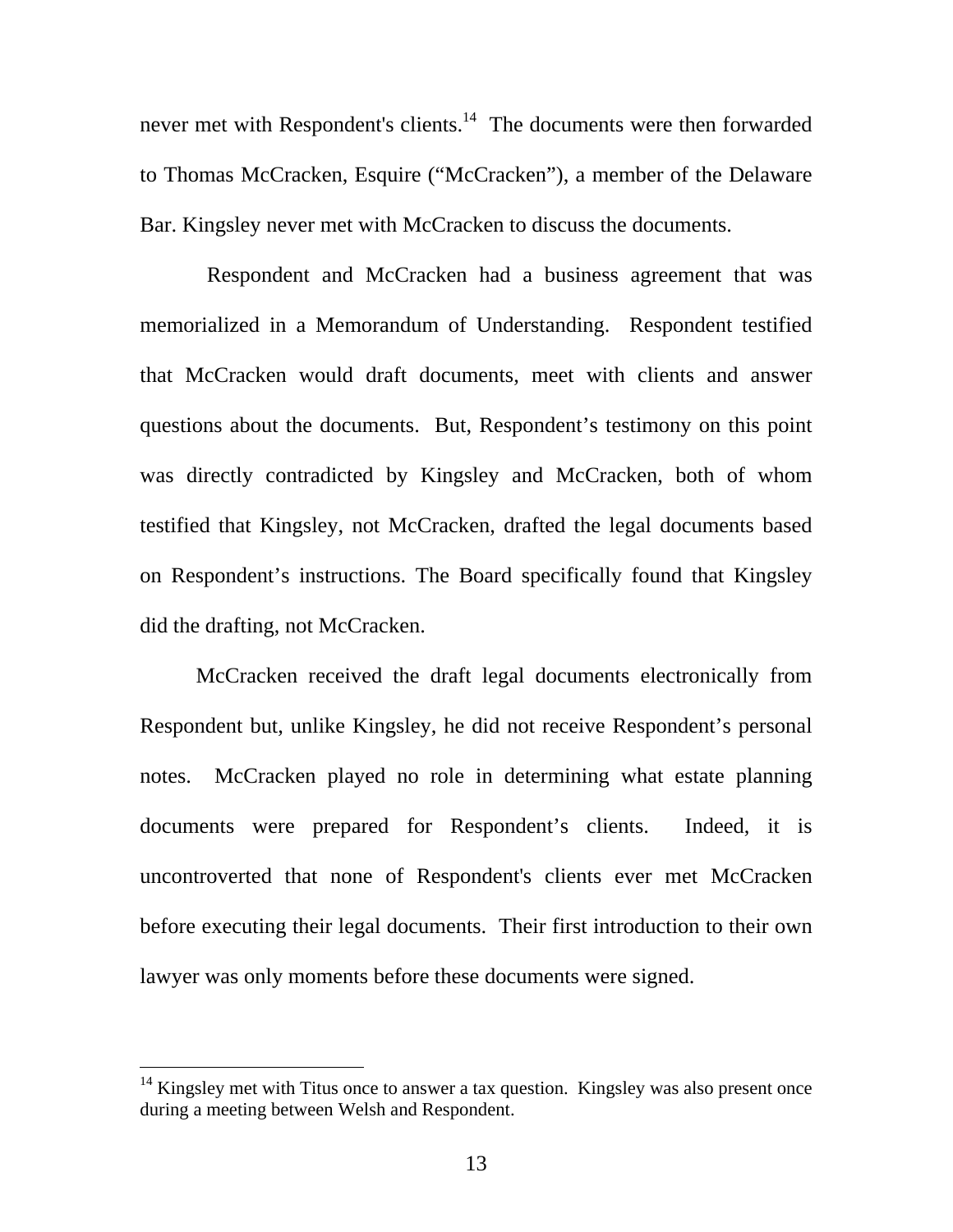The Board found that Respondent's clients were intentionally misled about McCracken's role. When Respondent and McCracken met with clients to execute legal documents, the clients were presented a letter prepared by Respondent, but printed on McCracken's letterhead and signed by McCracken. This letter falsely informed the clients that McCracken "prepared the legal documents" to carry out the client's wishes. It also falsely stated that Respondent "and [McCracken] have decided that these documents will effectively carry out your intent from the estate and tax planning consultation you had with [Respondent]". Contrary to these representations, McCracken did not prepare the legal documents, nor did he form or express any opinions about whether the legal documents effectively carried out the client's intent.

 Similarly, ODC questioned McCracken about deeds that were prepared for Respondent's clients. McCracken admits he did not prepare the deeds but did review them. The deeds falsely state they were prepared by McCracken. The Board finds that the deeds were prepared by Kingsley at Respondent's direction.

 Welsh's consultation with Respondent was strikingly similar. Welsh contacted Respondent because he saw his advertisement in the "'Lawyers' section in the yellow pages". On November 6, 2006, at the initial meeting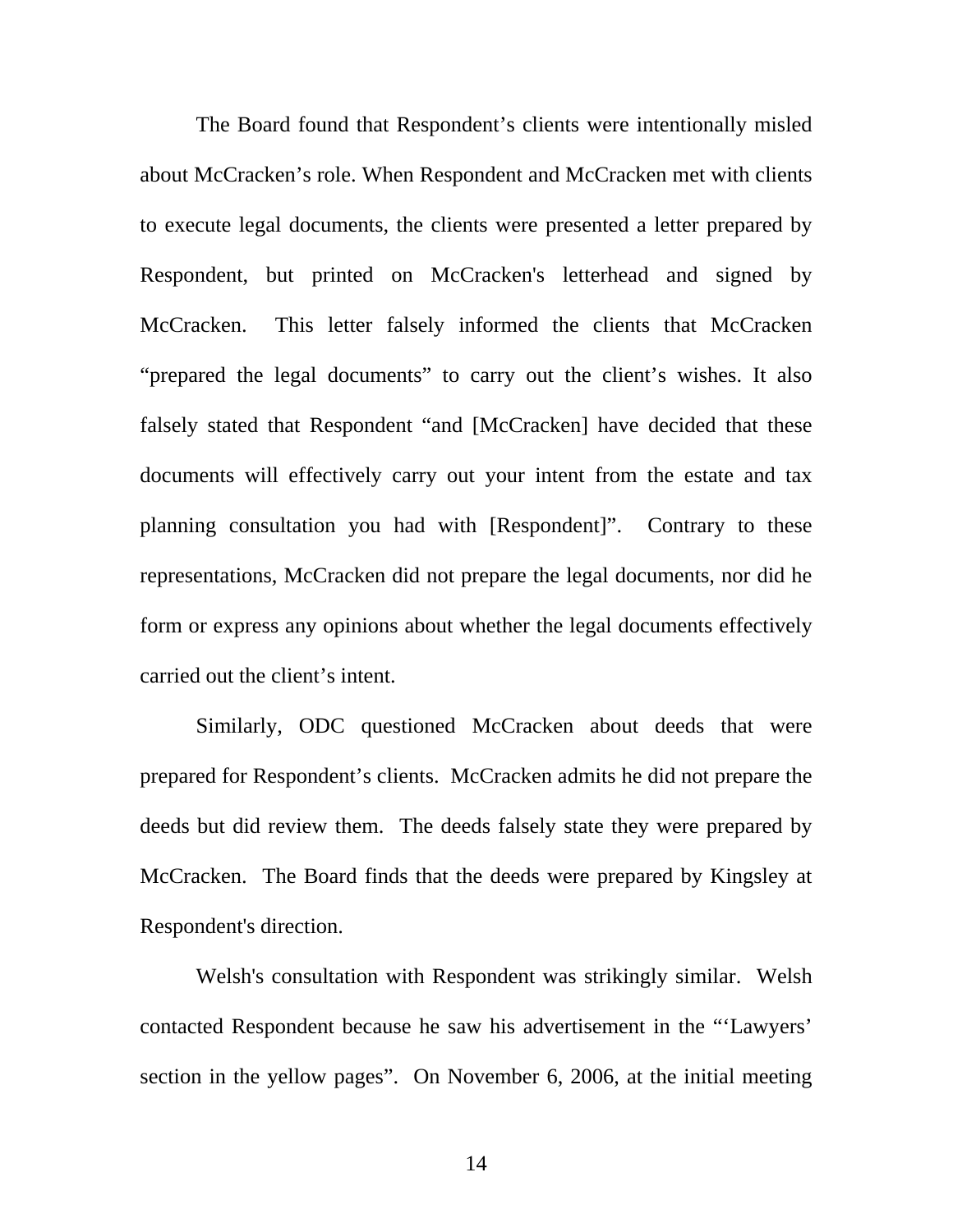with Respondent, Welsh's wife was not present, nor was McCracken. Welsh and his wife returned to Respondent's office approximately one week later. McCracken was present but said absolutely nothing when Welsh and his wife executed the legal documents. All questions posed by Welsh were answered by Respondent. After executing the documents, Welsh had concerns about the documents he executed, so he telephoned McCracken.<sup>15</sup> McCracken told Welsh that he would need to set up a meeting with Respondent to discuss his concerns. Thereafter, Welsh testified he met with Respondent and "another lawyer, some guy from around the Philadelphia area. He looked to me, he might have been Asian of some kind." The Board finds that Welsh is referring to Kingsley.

 The Board heard similar testimony from Titus' daughter, Eileen Wolfe ("Wolfe"), who had accompanied her mother to meet with Respondent on October 23, 2006. During this meeting, Respondent reviewed a will previously prepared by an attorney and rendered legal advice that the will "had to be redone, that there are things missing and it wasn't written correctly". Wolfe, her sister, Titus, Respondent, and one of his secretaries were the only people present during the initial meeting. Again, McCracken was not present. The only time Titus met McCracken was the

l

<sup>&</sup>lt;sup>15</sup> Although McCracken claimed no memory of speaking with Welsh, the Board finds that Welsh did speak with McCracken.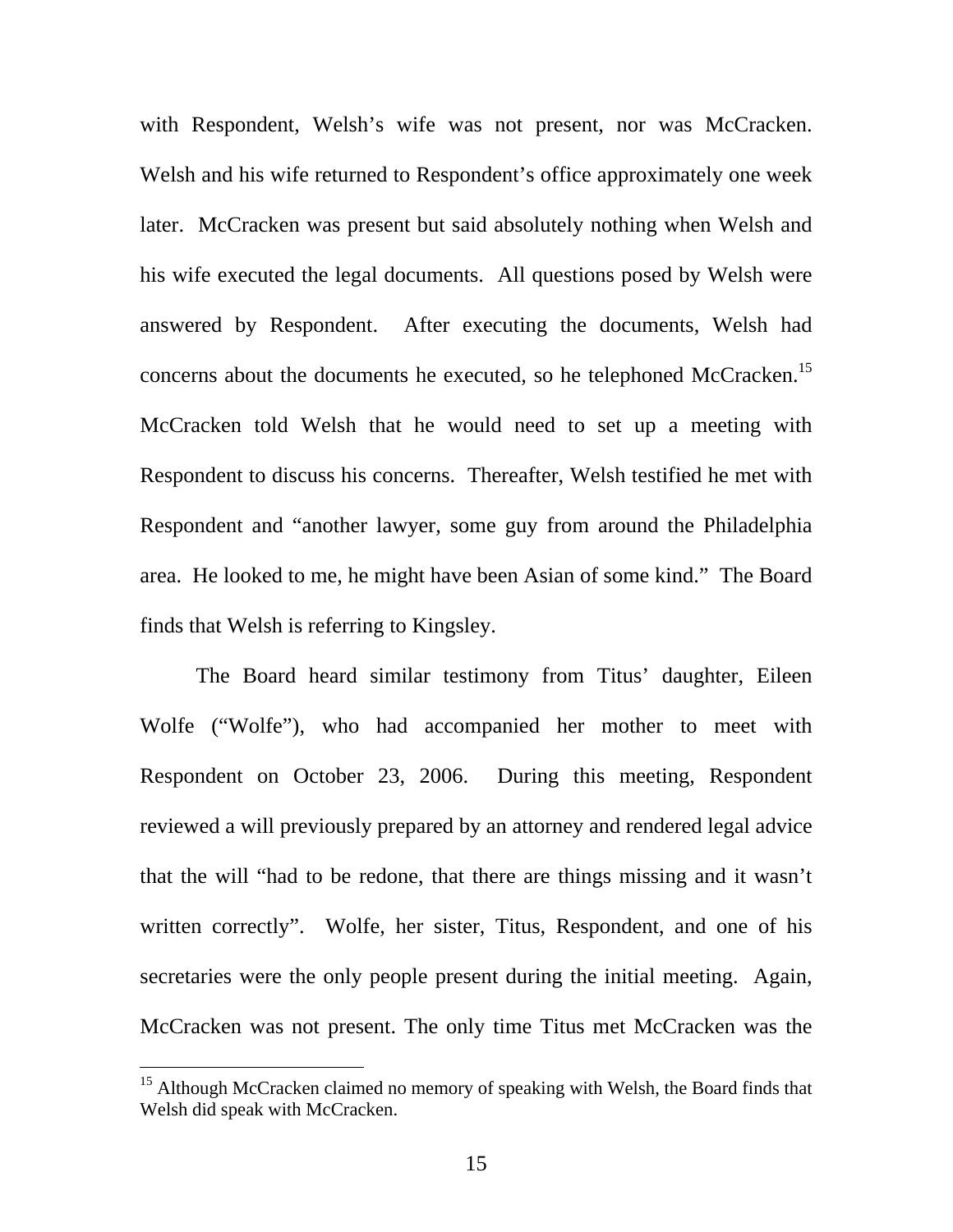day the legal documents were executed, November 13, 2006. That day, Respondent went through the legal documents page by page explaining them to Titus. Thereafter, Titus signed the documents and McCracken was silent during this meeting.

 McCracken's testimony corroborates Respondent's business practice. McCracken was admitted to the Delaware bar in April of 2003. He met Respondent when he responded to his advertisement in a local newspaper seeking a licensed Delaware attorney to assist him on legal matters on a parttime basis. McCracken explained that clients would make an appointment with Respondent's office. Respondent then emailed documents to McCracken for review. If McCracken had corrections, he would email the corrections. He never made any substantive changes to any of the legal documents. Rather, his only changes were grammatical, spelling or punctuation. If McCracken did not have corrections, he would notify Respondent's office. He also would later report to Respondent's office where the documents were executed by Respondent's clients.

 McCracken described his role as merely ensuring that the documents complied with Delaware law. He did not exercise any independent judgment, give any legal advice to the clients or make any effort to determine whether the documents were consonant with the client's wants or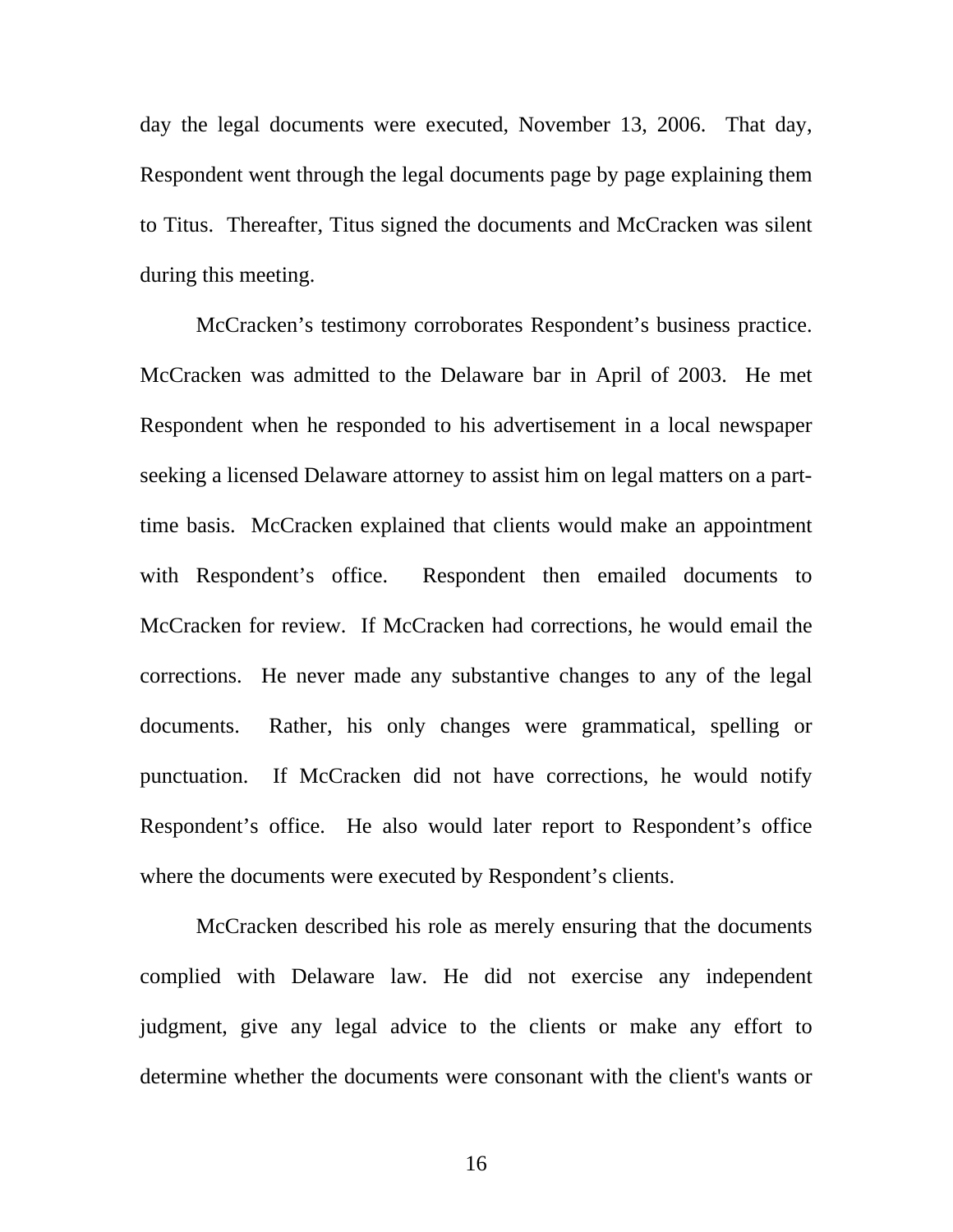needs. Indeed, as a Delaware lawyer, McCracken did not exercise any supervisory control or capacity over Respondent or Kingsley. In terms of billing, invoices were prepared by Respondent's office and a charge was placed on Respondent's bill for the services purportedly rendered by McCracken.<sup>16</sup>

 Although not directly implicated in ODC's Amended Petition, Bernard J. Bialecki, Esquire's ("Bialecki") testimony was akin to McCracken's. Bialecki is a Delaware lawyer who also met Respondent in response to his newspaper advertisement. Bialecki entered into a similar facilitating business arrangement with Respondent whereby he would review legal documents to determine compliance with Delaware law. Bialecki also received legal documents electronically although he received them directly from Kingsley. Unlike McCracken, Bialecki claims he, on occasion, substantively discussed the documents with Kingsley but did not receive Respondent's notes. Consequently, Bialecki's only knowledge of the client's wishes was what Kingsley communicated to him. Bialecki also never met with any of Respondent's clients before reviewing the documents. When the documents were executed, Bialecki was present but it was

 $\overline{a}$ 

<sup>&</sup>lt;sup>16</sup> The Board finds that McCracken rendered no legal services whatsoever. The Board further finds that Respondent accepted payment for McCracken's services but he never paid McCracken.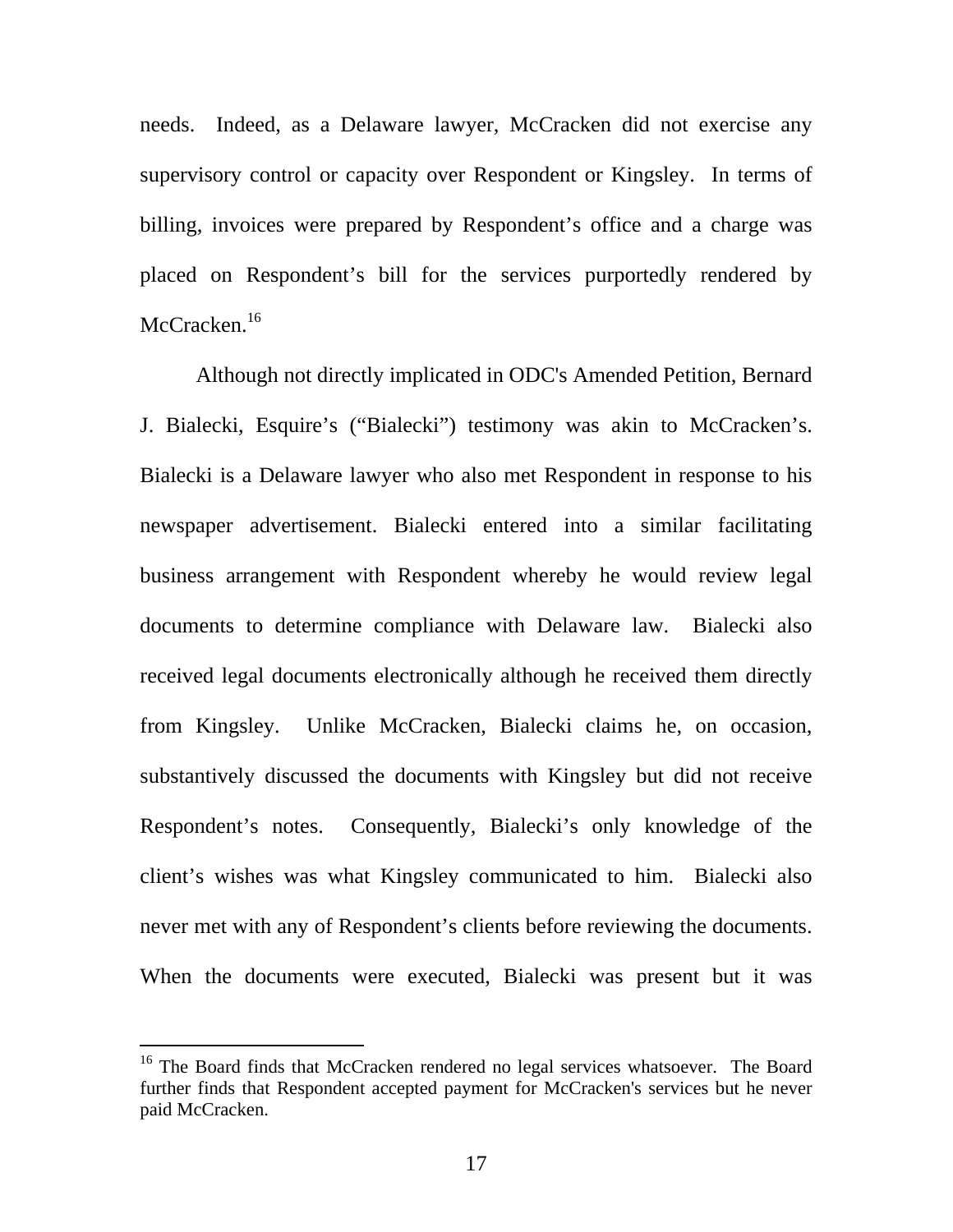Respondent who reviewed the documents with his clients. Bialecki never explained any of the documents to the clients. Bialecki was paid directly by Respondent and his fees were also collected in the same fashion as part of Respondent's billing.

 In summary, the evidence relating to ODC's allegations in Counts II, III, IV, and VI is largely uncontested. In the Admissions, Respondent voluntarily, and with the benefit of counsel, agreed that the drafting of wills and trusts by a non-lawyer, not authorized to practice law by the Delaware Supreme Court, constitutes the unauthorized practice of law. Respondent also admitted that he was engaged in the unauthorized practice of law by drafting wills and trusts and he agreed that he would not draft wills and trusts and other legal documents. The Board finds by clear and convincing evidence that Respondent's conduct violated both the substance and spirit of the Admissions and the Cease and Desist Order.

 Respondent's business arrangements with Kingsley and McCracken constitute a transparent, nefarious attempt to circumvent the Cease and Desist Order and continue with "business as usual". The Board found that Respondent interviewed Burch, Welsh, Abbott and Titus and rendered legal advice to each regarding what legal documents they needed as part of their estate planning. Instead of drafting the legal documents himself,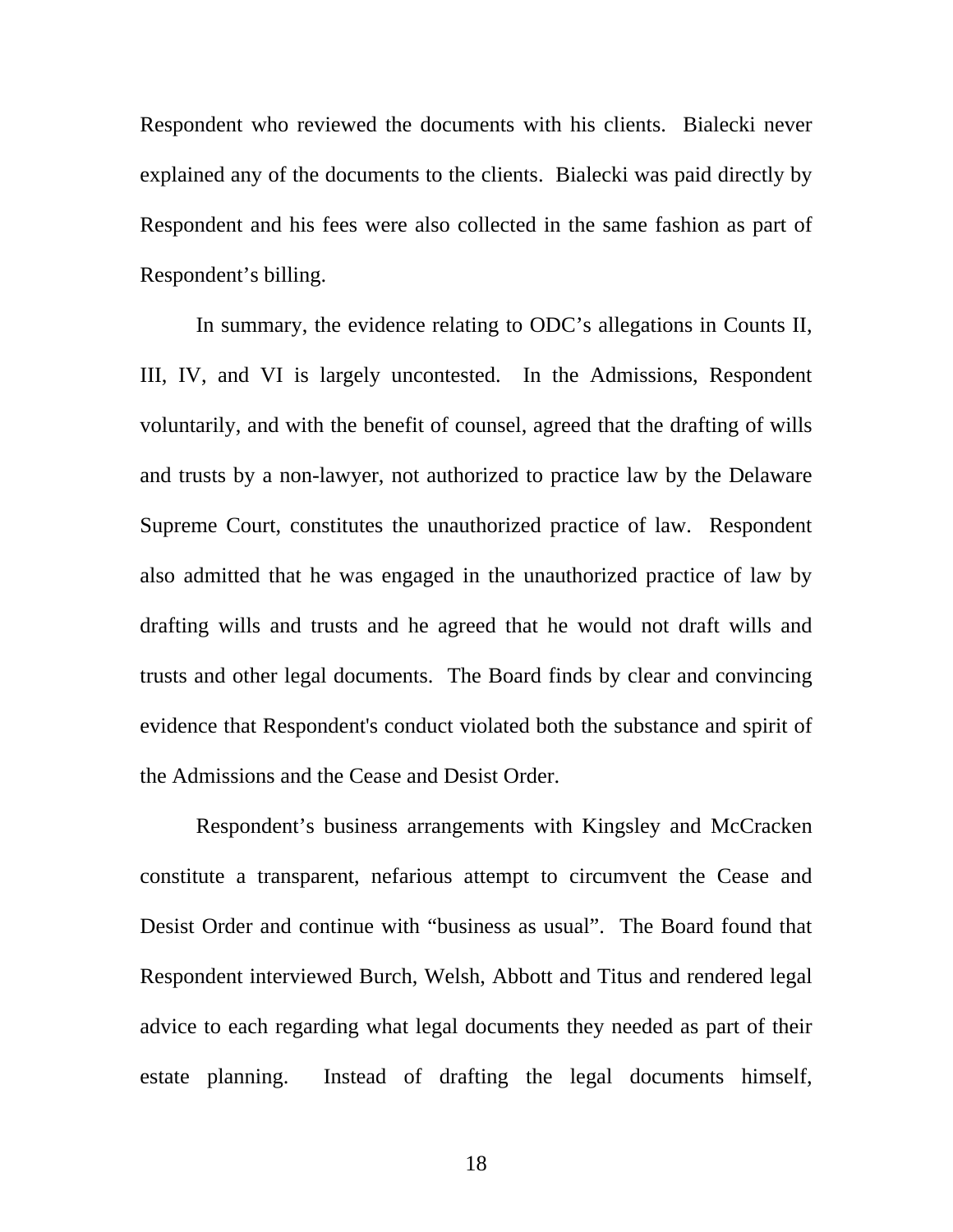Respondent directed Kingsley to draft them for him. While Respondent did not himself perform the drafting, this isolated fact is no defense, because Kingsley, a non-Delaware lawyer, did the drafting at Respondent's direction, using Respondent's forms, for Respondent's pecuniary benefit. Respondent cannot avoid the terms of the Admissions and the Cease and Desist Order by concocting a contemptuous scheme whereby he directs a non-Delaware lawyer, as his agent, to draft legal documents in contravention of a Supreme Court Order.

 The Board further found that after the documents were prepared, Respondent met with the clients to explain the documents, thereby rendering legal advice on matters relating to Delaware estate law. The only difference in Respondent's post-Admissions conduct is that he now had a Delaware lawyer present to witness the execution of the legal documents. A Delaware lawyer's mere presence does not empower Respondent to engage in conduct otherwise prohibited by the Admissions. This is particularly true considering the false representations made to Respondent's clients regarding McCracken's role in their estate planning. McCracken abdicated his ethical obligations as an advocate and directly contributed to Respondent's chicanery, thereby arming Respondent with a tepid scheme to avoid the Cease and Desist Order.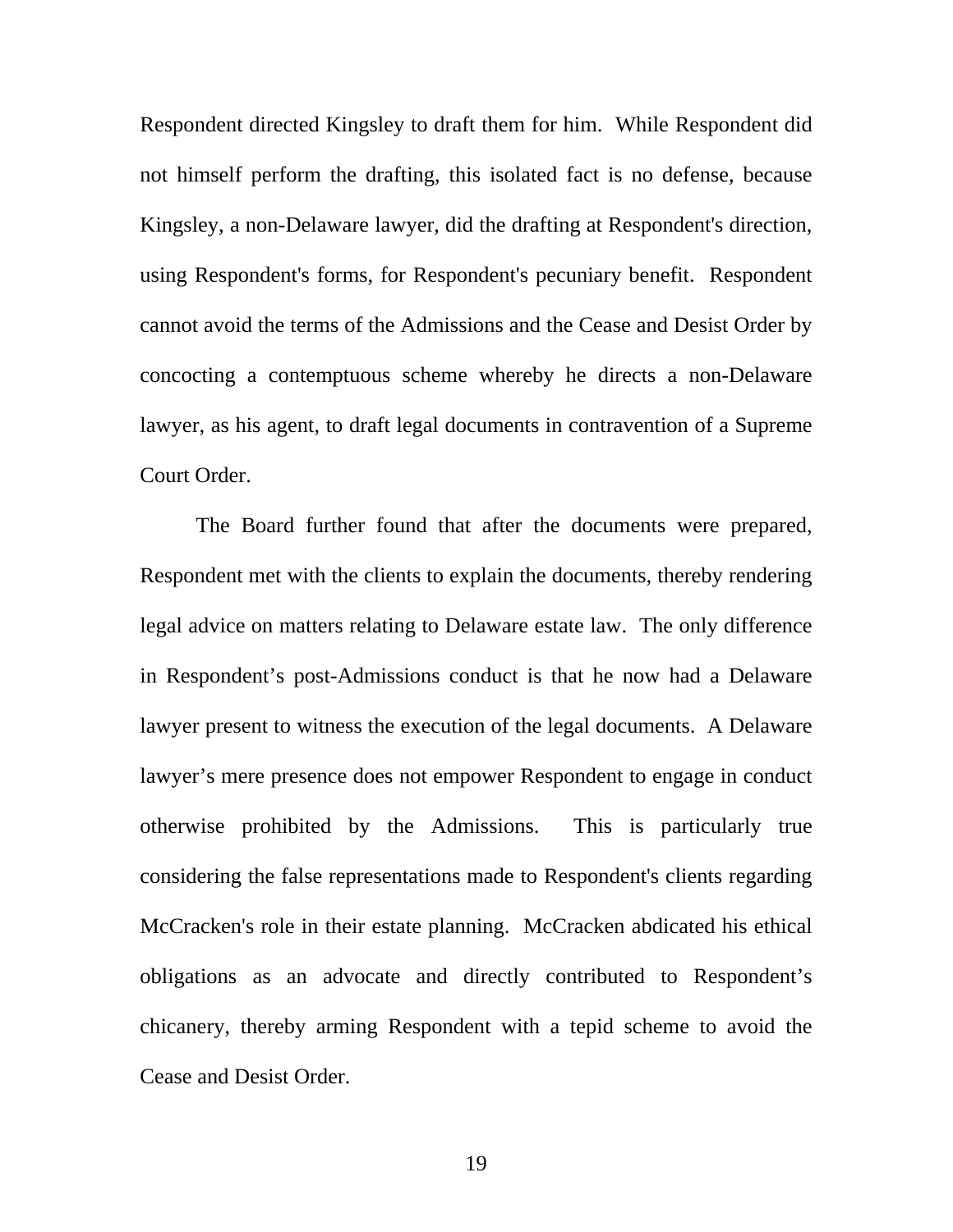As such, the Board found clear and convincing evidence that Respondent violated the Cease and Desist Order by rendering legal advice relating to Delaware estate law and by drafting legal documents as alleged in Counts II, III, IV and VI.

## **(3) Counts V, VII, VIII, IX and X - Giving Legal Advice/Acting in A Representative Capacity in the Register of Wills**

 Count V alleges Respondent violated the Cease and Desist Order by giving legal advice and acting in a representative capacity in the Register of Wills on behalf of Thomas McElhone ("McElhone").

 Count VII alleges Respondent violated the Cease and Desist Order by giving legal advice and acting in a representative capacity in the Register of Wills on behalf of D'June Hunt ("Hunt").

 Count VIII alleges Respondent violated the Cease and Desist Order by giving legal advice and acting in a representative capacity in the Register of Wills on behalf of Ann R. Fox ("Fox").

 Count IX alleges Respondent violated the Cease and Desist Order by giving legal advice and acting in a representative capacity in the Register of Wills on behalf of Christine T. Dillow ("Dillow").

 Count X alleges Respondent violated the Cease and Desist Order by giving legal advice and acting in a representative capacity in the Register of Wills on behalf of Betty Treml ("Treml").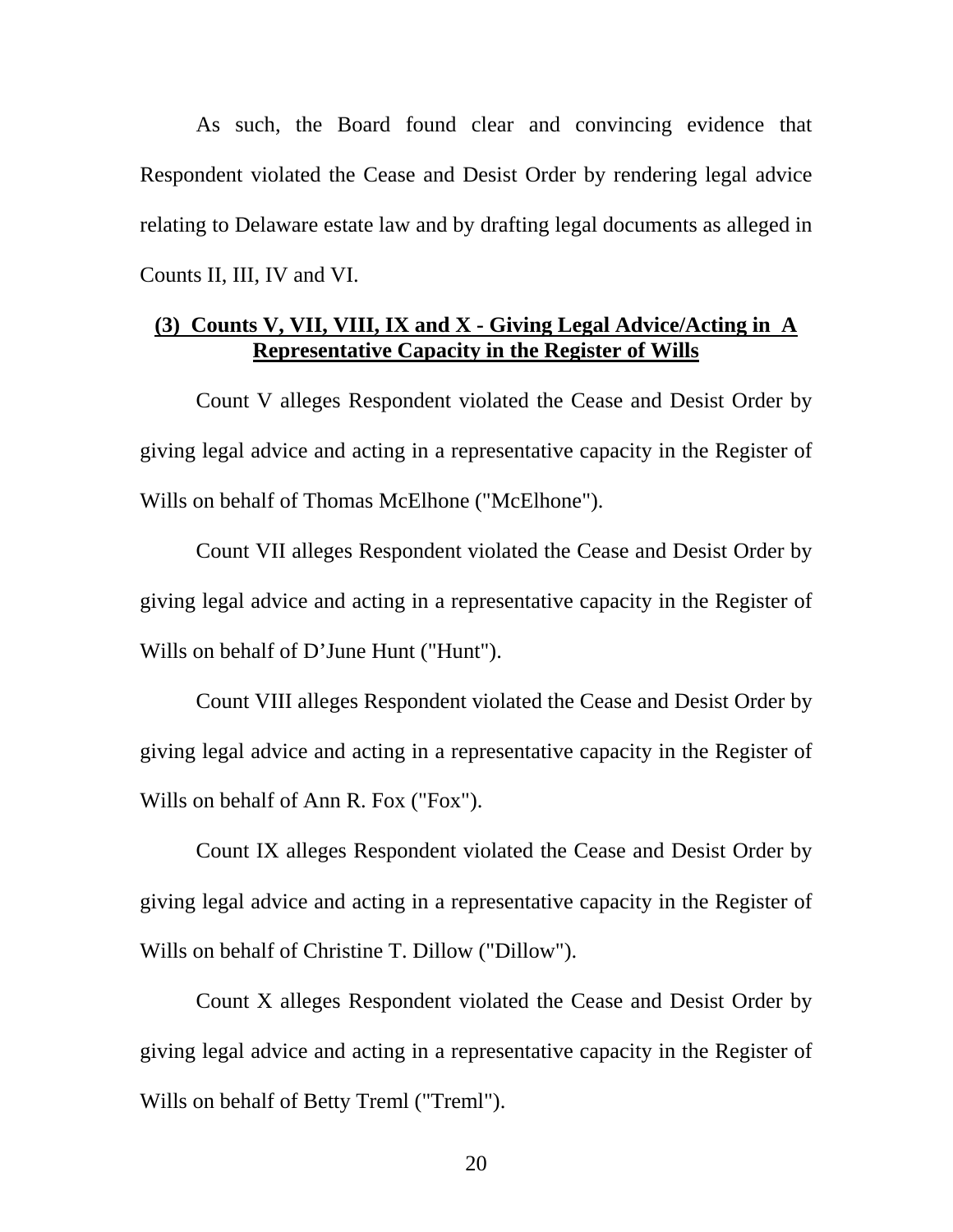With respect to these allegations, Respondent denies rendering legal advice as alleged, but admits preparing and mailing accountings to the Register of Wills as agent for McElhone, Hunt, Fox, Dillow, and Treml. In essence, Respondent denies he was acting in a representative capacity while assisting the aforementioned personal representatives in the Register of Wills. In particular, Respondent argues that the Admissions merely prohibit him from serving as personal representative in the Register of Wills.

 The Board does not find this argument persuasive. In ¶12 of the Admissions, Respondent specifically agreed that he would not "act in a representative capacity in the Register of Wills, give legal advice on matters relating to Delaware estate law, or draft legal documents for use in the Register of Wills." Contrary to Respondent's position, the Board found that this language is not limited to merely prohibiting him from acting as a personal representative. That language is much broader, and proscribes Respondent from acting in "any" representative capacity.

 For each estate, the Board found that Respondent prepared and filed documents with the Register of Wills in violation of the Admissions. Moreover, Respondent prepared agent authorizations whereby his clients, as personal representatives of estates, appointed him as their "agent" before the Register of Wills. It is beyond peradventure that if Respondent was acting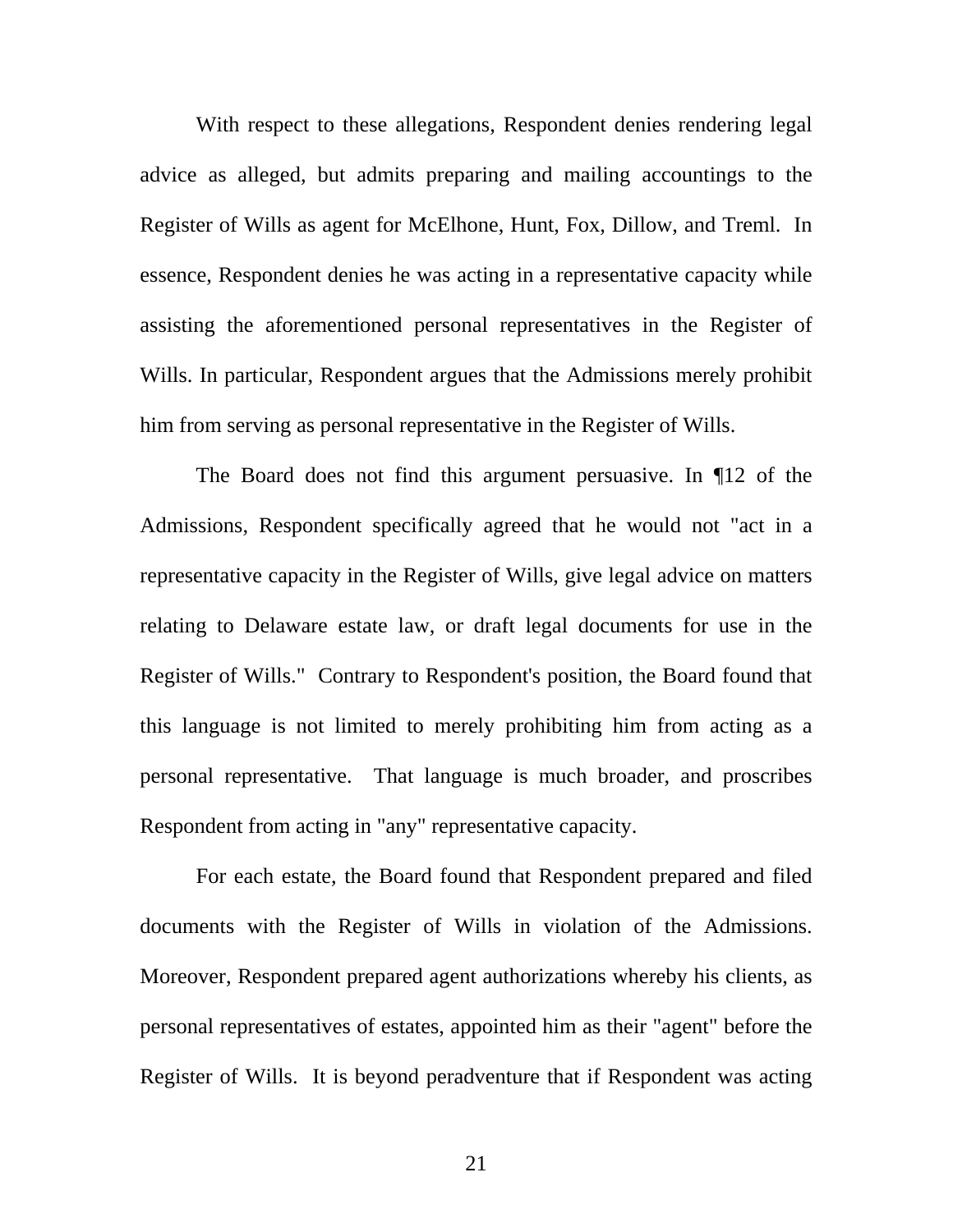as an agent, *a fortiori*, he was acting in a representative capacity in violation of the Cease and Desist Order. It defies logic for Respondent to suggest otherwise merely because he labeled himself an "agent" as opposed to some different title. Based on the testimony and the documents admitted pertaining to these estates, the Board also found that Respondent rendered legal advice to the personal representatives in connection with the preparation and filing of these documents with the Register of Wills. For example, in his billing statement regarding the Estate of Anna Jane Floyd, Respondent's entries clearly state that he advised his client that she did not need an attorney when in fact a legal question arose regarding a real estate settlement. Instead, Respondent himself rendered legal advice to the client on what steps he believed the personal representative needed to take to clear up a title issue.

 Respondent claims that the preparation of an inventory or final accounting for filing in the Register of Wills is essentially accounting work. Therefore, Respondent claims, he filed no legal documents. The Board disagreed.

 To support his claim, Respondent presented testimony from Geoff Langdon ("Langdon"), the managing partner of Cover & Rossiter, a Public Accounting Firm in Wilmington, Delaware. Ironically, the Board found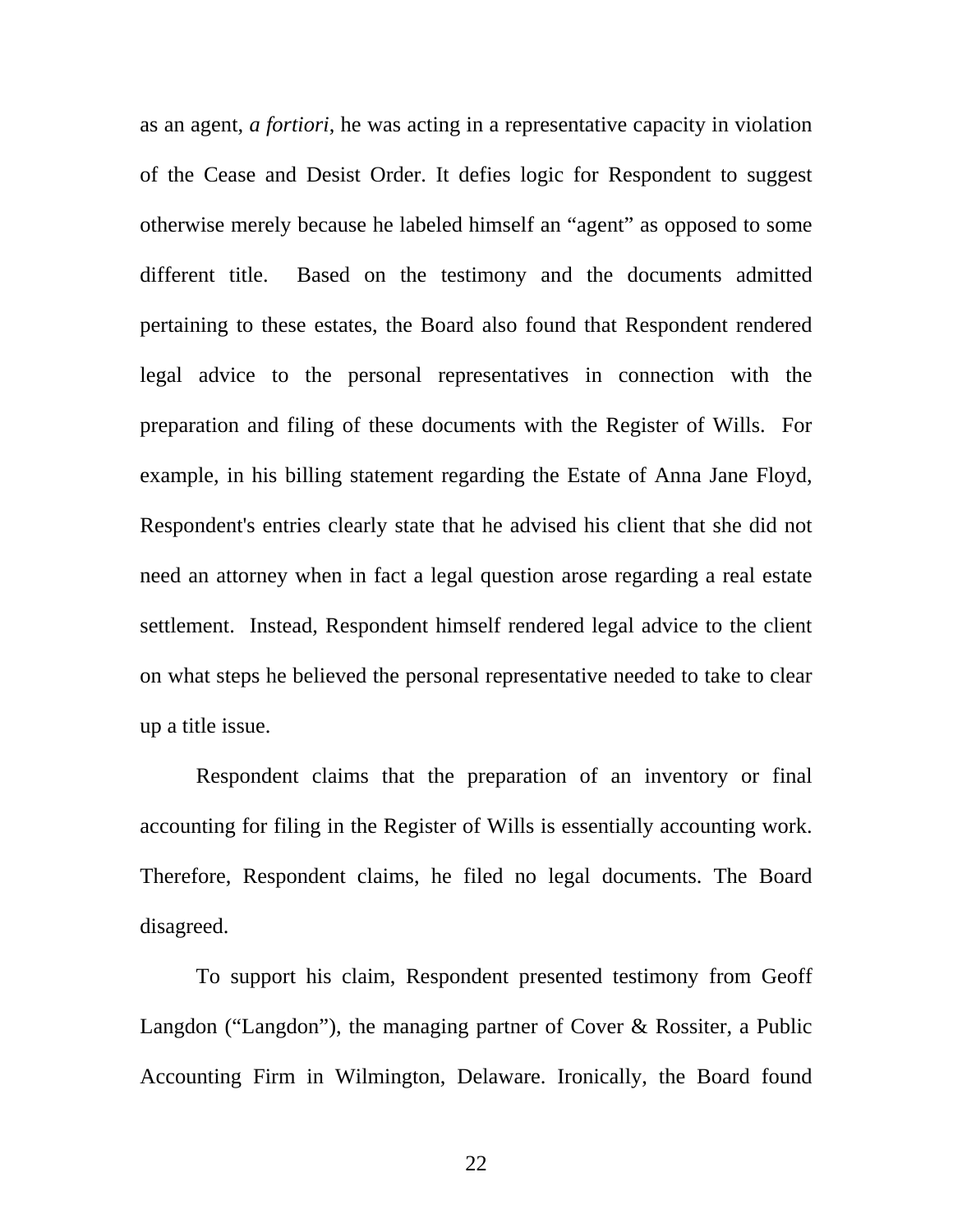Langdon's testimony supportive of ODC's position. In fact, Langdon's testimony established that Respondent's business practices in these matters went well beyond normally accepted accounting practices. Although Langdon testified that the preparation of an inventory and final accounting is largely "what accountants do", he also conceded that in his twenty years of accounting, he could think of only one instance where an accountant in his office actually filed the inventory and final accounting with the Register of Wills. Instead, Langdon testified, such filings are normally done by Delaware attorneys.<sup>17</sup> The Board finds Langdon's testimony an accurate representation of accepted accounting practices in Delaware. Consequently, by routinely preparing and filing inventories and final accountings, Respondent's conduct far exceeded the scope of accepted accounting practices in Delaware.

 More pointedly, regardless of what the practice is in Delaware, Respondent violated his agreement that he would not draft legal documents for filing with the Register of Wills. He further violated his agreement that he would not act in a representative capacity or give legal advice pertaining to probate matters. The Board found clear and convincing evidence that

 $\overline{a}$ 

 $17$  Langdon's testimony on this point was confirmed by the testimony of Peter S. Gordon, Esq.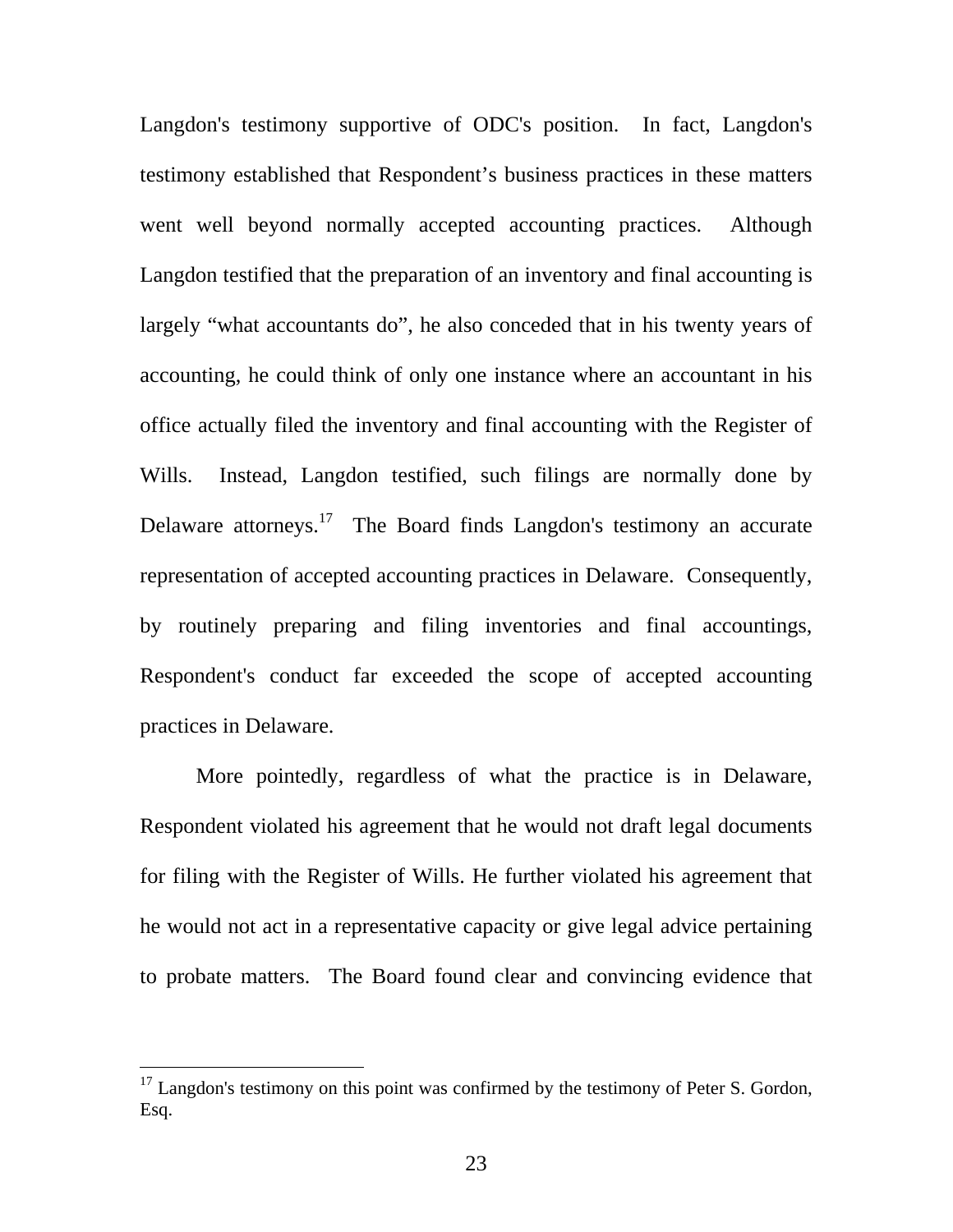Respondent violated the Cease and Desist Order as alleged in Counts V, VII, VIII, IX and X.

### **(4) Count XI of the Amended Petition- Advertising**

 Count XI alleges that Respondent violated the Cease and Desist Order by advertising services related to "'wills,' 'trusts,' 'estate,' 'probate,' 'estate administration,' and 'estate and probate services.'" In particular, Respondent ran an advertisement in the Sunday Bulletin of St. John The Beloved Parish from November 5, 2006 through February 25, 2007.

 As to this allegation, the Board found no violation. The advertisement clearly identifies Respondent's firm as "Public Accountants". All of the advertised services are offered in the context of "accounting". Nothing in the advertisement can be reasonably construed as offering legal services. Respondent correctly notes that when compared to the advertisements of other accountants in the yellow pages and elsewhere, his advertisement is very similar. The Admissions do not prevent Respondent from advertising accounting services. Consequently, the Board found no violation of the Cease and Desist Order relating to this particular advertisement.

## *CONTEMPTUOUS CONDUCT ESTABLISHED*

 The Board found that the Respondent violated the Cease and Desist Order by engaging in the conduct set forth in Counts II, III, IV, V, VI, VII,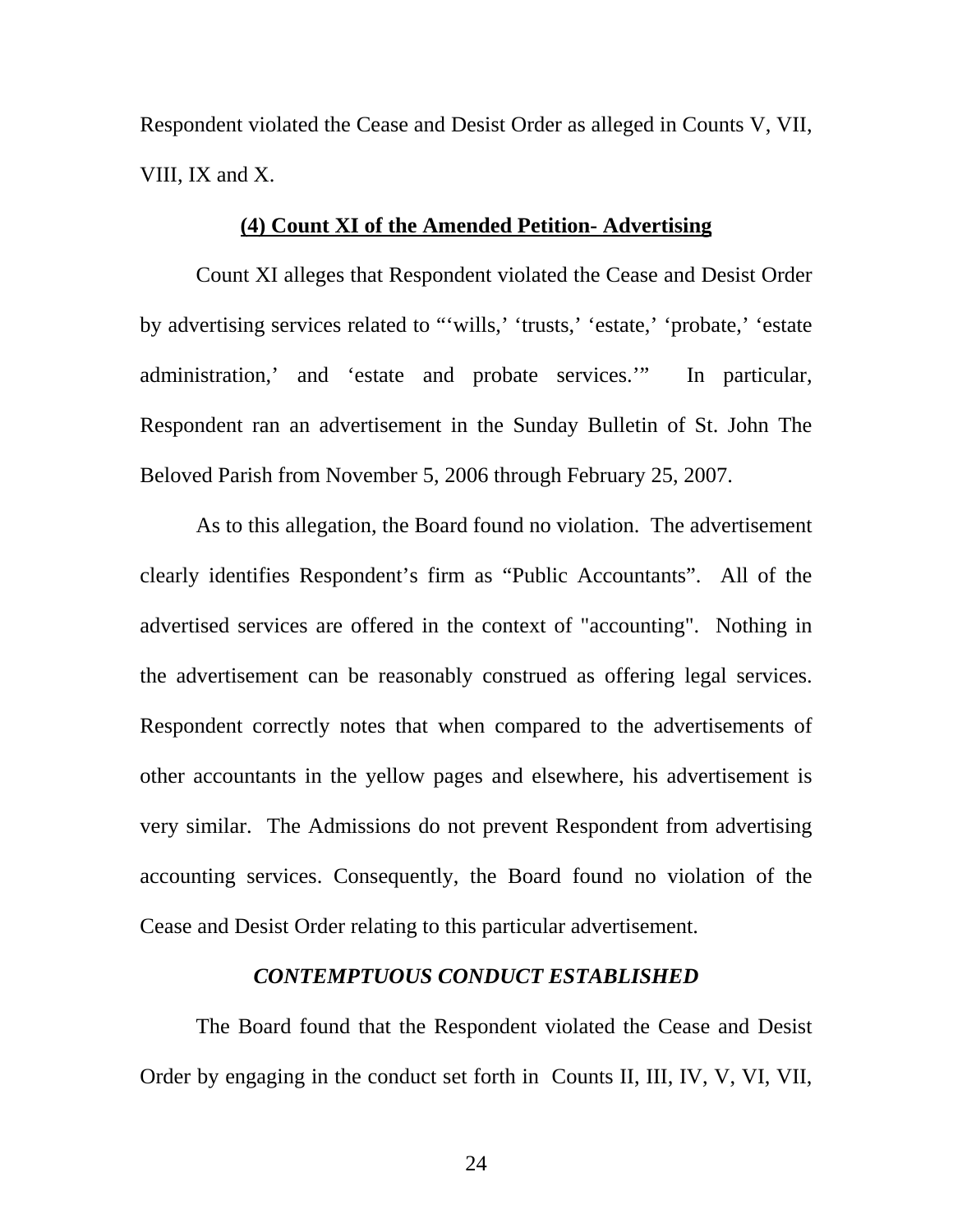VII, IX and X of the Amended Petition but that the conduct alleged in Counts I and XI was not contemptuous. The Board's findings of fact are supported by clear and convincing evidence and the product of a logical deductive reasoning process. $18$  Accordingly, those factual findings by the Board are accepted by this Court and will constitute the basis for imposing sanctions upon the Respondent.

#### *SANCTIONS IMPOSED*

 The Court holds the Respondent in contempt for violating the Cease and Desist Order, by engaging in the conduct set forth in Counts II-X of the Amended Petition. The Respondent is ordered to disgorge all fees received for legal services rendered following the entry of the Cease and Desist Order, $^{19}$  to wit:

(1) Count II, \$950 constituting the Respondent's fees charged to Burch for estate planning and legal fees collected on behalf of McCracken;

(2) Count III, \$1,750 constituting the Respondent's fees charged to Welsh for estate planning and legal fees collected on behalf of McCracken;

 (3) Count IV, \$395 constituting the Respondent's fees charged to Abbott for estate planning and legal fees collected on behalf of McCracken;

-

 $18$  Bd. R. 11.

<sup>&</sup>lt;sup>19</sup> The Court accepts the Respondent's calculations of fees earned after the Cease and Desist Order was entered.